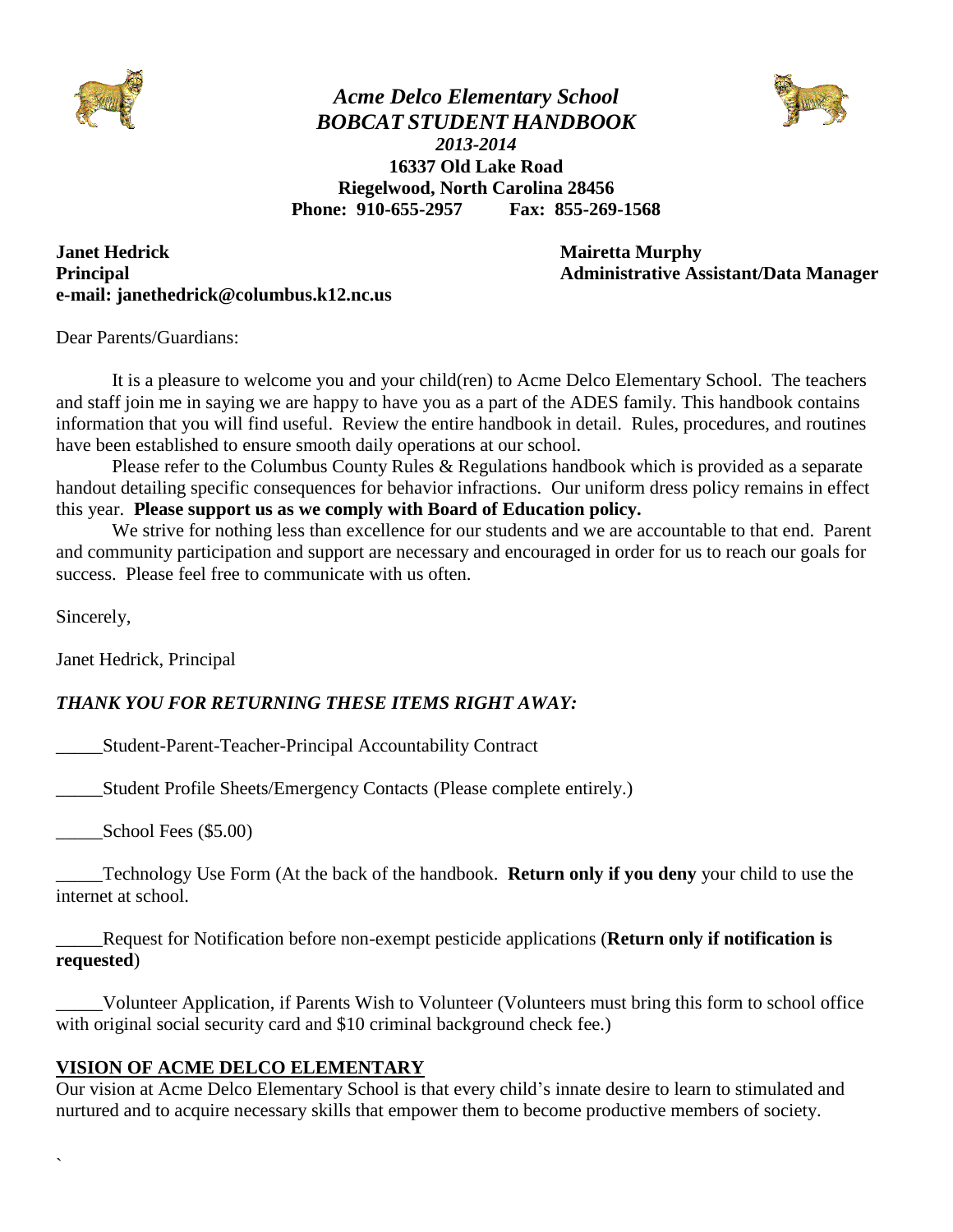#### **MISSION OF ACME DELCO ELEMENTARY**

`

The mission of Acme Delco Elementary School is to provide a challenging learning environment that will meet and foster the academic, physical, social, and emotional needs of all students.

#### **MISSION STATEMENT OF COLUMBUS COUNTY SCHOOLS**

The mission of Columbus County Schools is to instill in students the academic and social skills essential for responsible and productive citizenship in a global society.

#### **DAILY SCHEDULE**

| 7:55 am | First bell rings                                                                                 |
|---------|--------------------------------------------------------------------------------------------------|
| 8:15 am | Tardy bell rings (Students who eat school breakfast must eat and be in class by 8:20. Except for |
|         | late buses, students will not be served after 8:15 am.)                                          |
| 2:45 pm | Car student bell rings                                                                           |
| 2:50 pm | School dismissal bell rings                                                                      |
|         |                                                                                                  |

 Public School Law requires a minimum of 5½ hours of instruction every school day. Work missed due to tardiness, absence, early release must be made up. Teachers will use discretion as to when this can be done. Children perform much better when they arrive in a timely manner and remain at school throughout the day. Please consider this a major factor to your child's academic success. **Please do not ask to check your child out between 2:00 and 2:50.** Children are either outside for PE or wrapping up assignments for the day.

 If you must check your child out early, it will be helpful to the office staff and the teacher(s) if you send a note that morning. The teacher will have the child ready to be dismissed without unnecessary interruptions.

#### **VISITORS**

For the safety of the children, **EVERY** parent, guardian, or visitor must report to the office when on campus. Anyone who has not obtained a visitor badge will be returned to the office. Parents may speak with teachers between before and after school; however, we ask that parents not attempt to talk with teachers during instructional time.

 Parents and community members are encouraged to volunteer in the school; volunteers should submit their names to the teacher or to the office for Board approval. Approved volunteers should cooperate with the teacher to determine the best times to volunteer. Parents are also welcome to observe their child's class. Prior arrangements should be made to observe a class. During observations, parents should refrain from talking to the students or the teacher.

Car students in grades K-3 will meet in the  $1<sup>st</sup>$  grade hall at 2:45 in the afternoons. Parents should line up against the wall in the main hall and students will be delivered to them. Students in grades 4-5 will meet in the Media Center at 2:45 PM. Parents should line up outside the Media Center for them. Car students will only be released to a responsible parent or adult. **Adults picking up car students should not go to classes before the dismissal bell. Adults should wait in the hallway until the car students come to them.**

#### **STUDENT RULES AND REGULATIONS**

All students will receive a new list of rules and regulations that have been adopted by Columbus County Board of Education. These rules should be read by all parents/guardians and explained to all students. Principals have the discretion to interpret and implement the policies outlined in the Columbus County Rules and Regulations Handbook. Schools without ISS will modify the consequences as needed.

#### **Positive Behavioral Intervention and Supports (PBIS)**

ADES is a PBIS school. Our students are taught procedures and expectations from the first day of school and our staff is trained to "speak the same language" to insure that all students are able to function in an environment with minimal disruptions and students learn the advantages of operating within the realm of high expectations for all. We utilize a trained PBIS team to develop school-wide procedures and strategies for emphasizing preventive school discipline. The team is trained to develop individual behavioral plans for students who demonstrate this need.

#### **STUDENT AGGRESSION**

Difficulties have occurred in the past with children hitting, kicking, pushing, and verbally or physically bullying other children. Much of this aggression was retaliation after incidental contact because "My mama/daddy told me to hit anyone who hits me." We do not tolerate this behavior. Any student who is the victim of physical or verbal aggression is advised to walk away and immediately report this behavior to an adult. The matter will be investigated and dealt with appropriately. This policy, formed by a discipline committee of students, parents, and teachers, has been very successful. We appreciate the support of our school community in this idea of zero tolerance for violence or bullying. Every child deserves to feel safe and comfortable without the fear of suffering physical or emotional hurt from others.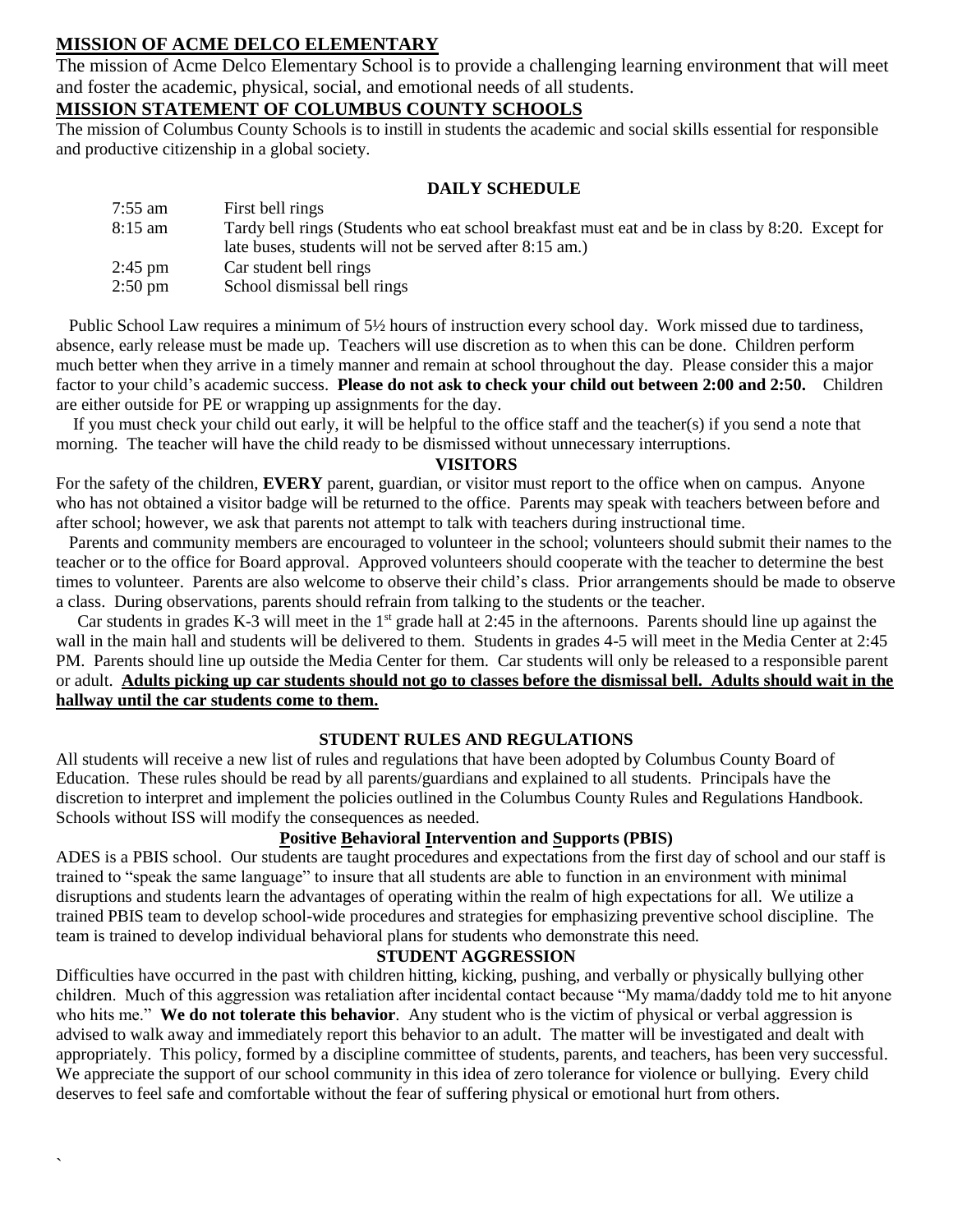#### **SCHOOL-WIDE RULES**

Each student receives a copy of Columbus County School's Rules and Regulations regarding student behavior. General expectations are as follows:

- ♦ Be on time and prepared for school.
- ♦ Follow verbal and written instructions and directions given by school employees.
- ♦ Respect others, property, and yourself.

 It is the responsibility of every student at Acme-Delco Elementary School to conduct himself/herself in a manner that would be considered worthy of educational opportunity. His/Her presence should not be a threat to the safety and welfare of others. No student has the right to interfere with other students' right to learn.

 Every student should uphold the school rules and established procedures in all school situations, school sponsored functions, and on the school bus. In the classroom, the students are responsible to their teacher for their behavior. Outside the classroom, students are responsible to **any teacher or authorized individual on duty**.

#### **General Procedures**

#### **Assemblies**

- 1. Walk quietly on the right side of the hall to the gymnasium.
- 2. Fill in all seats from the top bleacher. Do not save seats or shun sitting beside another student.
- 3. Do not talk or make noises with your feet while the speaker is speaking.
- 4. When the assembly is over, remain seated until your teacher directs you to move.
- 5. Wait your turn and do not push other students.
- 6. Never "boo" a speaker or a student who is being recognized.
- 7. If told to hold applause until the end, please do that.
- 8. When applauding for individual student recognition, everyone should clap by putting your palms together and clapping the same for each student. Half hearted applause for some students and cheering for others is tacky and wrong.

#### **Morning Routine**

- 1. Car students may arrive as early as 7:30 AM but not before. They must report directly to the Media Center until the 7:55 bell rings.
- 2. When exiting the bus, wait for the driver to lead the way and walk in a straight line to the building. Do not push others.
- 3. Breakfast is served in the classroom for all students at no charge. Students should be in the classroom by 8:00 in order to eat breakfast before the tardy bell.
- 4. No student should visit other classrooms in the morning or loiter in the halls.
- 5. Teachers will be in the classrooms with expectations for each student as they enter the classroom. Class for each student will begin the minute they arrive in the room.
- 6. No snacks are sold until the last lunch is over. This is the law.

#### **Afternoon Routine**

- 1. Students will be involved in important instruction until dismissal time. Therefore, no visitors will be permitted to walk down to the classrooms to "assist students in packing up." Parents of car students should wait in the front hall until the 2:45 dismissal bell.
- 2. Only car students should leave the classroom at the 2:45 bell.
- 3. Car students of grade K-3 will be brought to the main hall to meet parents. Parents should form a single file line in the hall beginning at the double doors leading to the 1<sup>st</sup> grade hall. Grades 4-5 will go directly to the Media Center to wait for parents. Parents of  $4<sup>th</sup>$  and  $5<sup>th</sup>$  graders should form a line outside the Media Center door.
- 4. Parents are asked to be considerate of those who are patiently waiting in line and not jump to the front of the line.
- 5. Bus students should have all of their personal belongings, homework assignments, etc. packed and ready when the 2:50 dismissal bell rings.
- 6. Students should not stop by the snack machines on the way to the bus.
- 7. Students should report directly to the bus on which they ride and not visit other buses.

#### **Cafeteria**

`

- 1. Students may add money to their cafeteria account to be used for snacks or extra purchases of food in the cafeteria.
- 2. Please be polite to the cafeteria staff as you proceed through the line.
- 3. Fill in the seats at your assigned table. Do not save seats for friends or shun sitting next to another student.
- 4. Never skip line.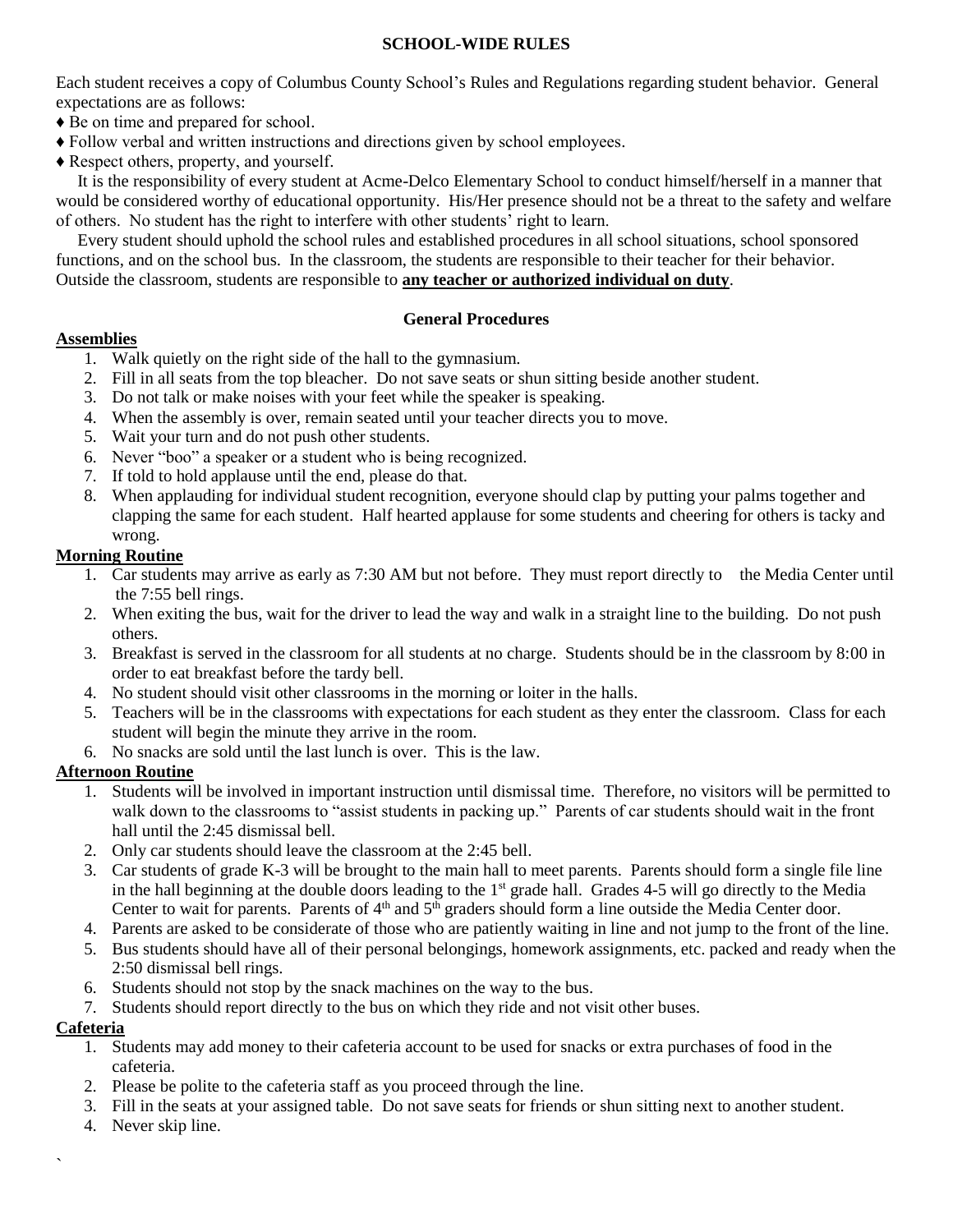- 5. Do not talk with your mouth full of food.
- 6. Do not spit food or throw food.
- 7. Do not take food from another student's plate.
- 8. Please follow the instructions of the teacher/teacher assistant on duty.
- 9. If someone skips line or violates any rule, report it to the person on duty. Do not handle matters yourself.

#### **Hallways**

- 1. Always walk to the right side of the hall without talking.
- 2. Keep your hands to yourself. Do not push the person in front of you.
- 3. Do not skip line.
- 4. If someone violates your space, report it to your teacher. Do not handle it yourself.

#### **Restrooms**

- 1. Use the restrooms at the assigned times of your teacher.
- 2. Flush the toilet after each use.
- 3. Wash your hands after using the restroom. We believe that soap is a necessity. Therefore, please do not squirt soap on the floor and waste it.
- 4. Throw paper towels in the trash cans and not the floor or in toilets.
- 5. Please watch your aim and do not urinate on the floor or toilet seat. This is a matter of respect.
- 6. Restrooms are not for playing and hanging out. Use them and go back to class.
- 7. If a toilet or sink is clogged or constantly running, please report it to your teacher.
- 8. Never write on the walls.
- 9. Refrain from overfilling toilets with tissue or wetting tissue and throwing it to the ceiling.

#### **Personal Respect**

- 1. Maintain good personal hygiene for your own comfort and health and for the comfort of others.
- 2. We all sneeze and cough, but we do not have to give everyone else our sickness. Please cough into the neck of your shirt or into the bend in your elbow. This will significantly prevent the spread of sickness. Coughing into one's hand simply spreads germs by the hands unless you wash your hands immediately.
- 3. Do not take another person's belongings. If it does not belong to you, leave it alone.
- 4. Saying please, thank you, and excuse me have not gone out of style. These phrases show character and will take you a long way in life.
- 5. Pouting when things do not go our way is not cool. It shows our selfishness.
- 6. Calling people names, laughing at them, and shunning them from our group hurts. We will not do that.

## **Visitor Procedures**

`

- **1. Parents may walk kindergarten students to class for the 1st two weeks of school. Parents of grades 1-5 may walk students to class on the 1st day of school. After these timelines, all students should walk to class without a parent. Teachers are on hall duty for supervision.**
- 2. Once the tardy bell has sounded, no visitors should be in the classrooms or halls. The only exception to this is when prior arrangements have been made to observe or volunteer in the classroom. The visitor must always check at the office and obtain a visitor pass.
- 3. Volunteers should follow the instructions of the teacher.
- 4. When observing a class, please do not communicate with the teacher or students during the class.
- 5. Visitors should never correct or question students.
- 6. Visitors should never ask the staff questions about students or seek information by looking at student work or by any other method.
- 7. Visitors and volunteers should never discuss information they learn about students while visiting the school when they leave the school. All information about students should be held in the strictest confidence.
- 8. When checking a student out of school, please remain in the hall until the student arrives at the office. Please do not proceed down the hall into the classroom. Each interruption robs instruction.
- 9. Teachers are teaching right up to the 2:50 bell. The time between 2:00 and 2:50 is valuable instructional time. Please do not check students out of school between 2:00 PM and 2:50 PM. They lose core instruction and constant interruptions hurt other students as well.

#### **WEAPONS**

Be aware of public laws concerning weapons on campus. **This is a felony and applies to students, parents, and other visitors**. (Example: A deer hunter who has a gun in his/her truck.). *Metal detector is in use*.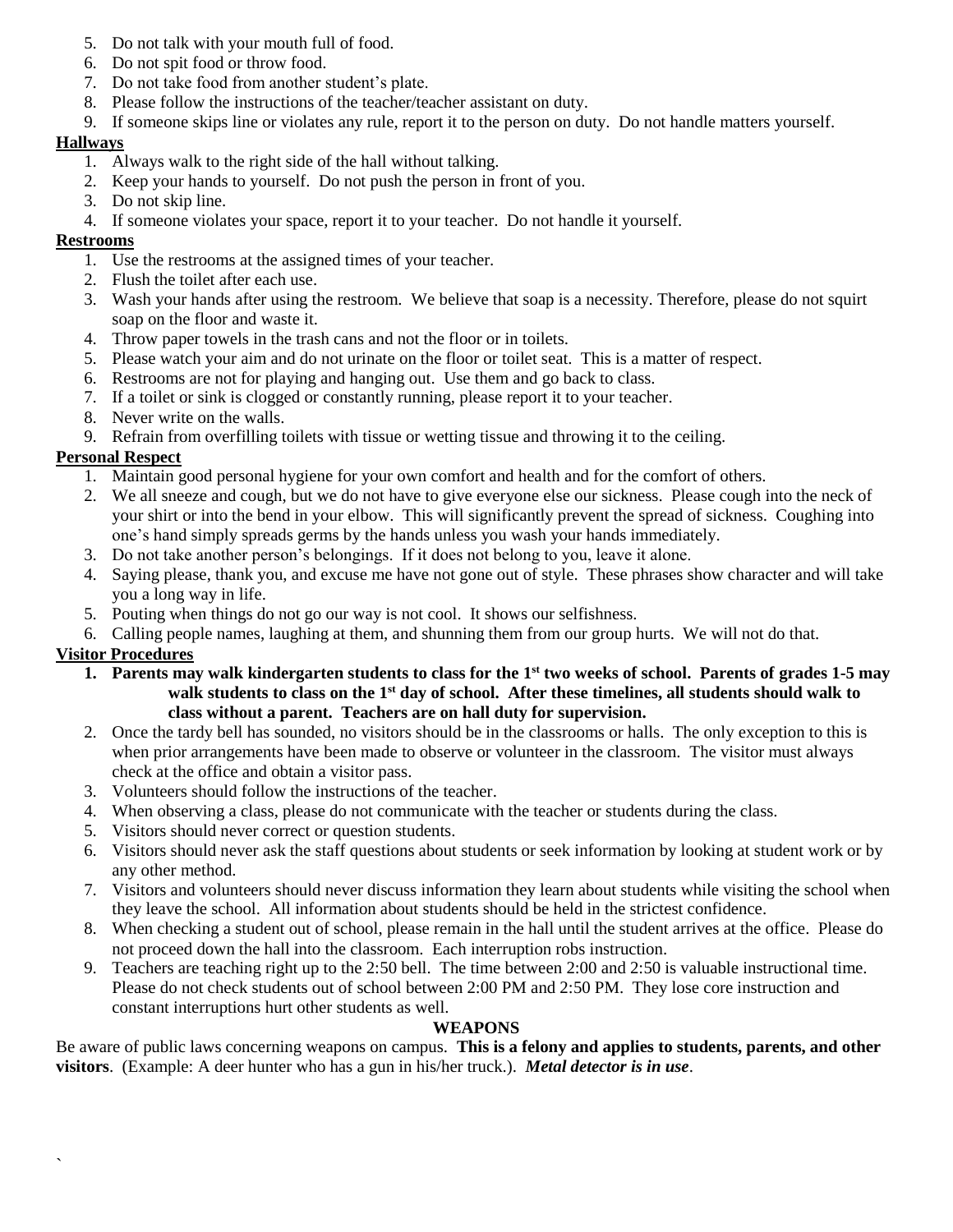#### **TOBACCO FREE SCHOOL**

In accordance with board policy 6-04, Acme Delco Elementary is a tobacco free school. Tobacco use is prohibited on school campus at all times.

#### **STUDENT DRESS CODE**

#### UNIFORM DESCRIPTION

1. Shirts:

#### **Colors: Red, Gray, or White**

- Shirts must have buttons only.
- Shirts must be collared (turtlenecks are permitted).
- Shirts must be of a solid color.
- Shirts must have sleeves they may be long-sleeved, short-sleeved or  $\frac{3}{4}$  sleeved.
- Shirts must be free of labels, graphics or insignias of any kind except for the school insignia.
- Shirts must be worn tucked in.
- Midriffs and undergarments cannot be visible and visible cleavage should be minimized. However, students may wear plain white or school color T-shirts under shirts which may be visible at the neckline of the collar.
- Form-fitting spandex material, nylon, denim and see-through or mesh tops are prohibited.

#### 2. Pants/Capris:

Colors: Solid Khaki or Solid Navy Blue or Solid Black

- Pants must have no more than 4 pockets (no cargo pants).
- No over-sized, under-sized or tight-fitting pants.
- Pants must be worn above the hips at all times (no sagging).
- Pants cannot have frays and must be hemmed and not dragging the floor.
- Undergarments cannot be visible.
- Form-fitting spandex material, nylon, denim, blue jeans and sweat pants are prohibited.
- Pants must be free of labels, graphics or insignias of any kind.
- Pants cannot be rolled up to simulate capri pants.
- Pants cannot have a slit that exceeds four inches from the bottom of the pant leg.
- Capri pants cannot have a slit that goes above the knee.

#### 3. Skirts/Jumpers/Dresses/Shorts/Skorts:

Colors: Solid Khaki, Solid Navy Blue, or Solid Black

- Must be no shorter than four inches above the knee.
- Form fitting spandex material, nylon, and denim are prohibited.
- Must be free of labels, graphics or insignias of any kind.
- No more than four pockets.
- Garments cannot have more than two slits and the slits cannot exceed four inches above the knee.
- Undergarments must not be visible.
- One piece jumpsuits are not allowed.

#### 4. Belts:

• Student must wear belts if the garment was manufactured with belt loops; belts must be worn within the belt loops.

- Belts must be black or brown.
- Graphic belts with metal decorations (grommets and studs) are prohibited.
- Belts must be an appropriate length and not hang below the belt loops.

#### 5. Socks:

 $\overline{\phantom{a}}$ 

- Both socks must match.
- Socks must be worn in a manner that does not undermine the integrity of the uniform.
- Socks must be white, black, brown, khaki or navy.
- Socks may not be worn over the pant legs.
- 6. Shoes/Footwear:
	- Shoes/footwear must be worn at all times.
	- Shoe laces, if any, must be tied at all times and must be not dragging on the floor.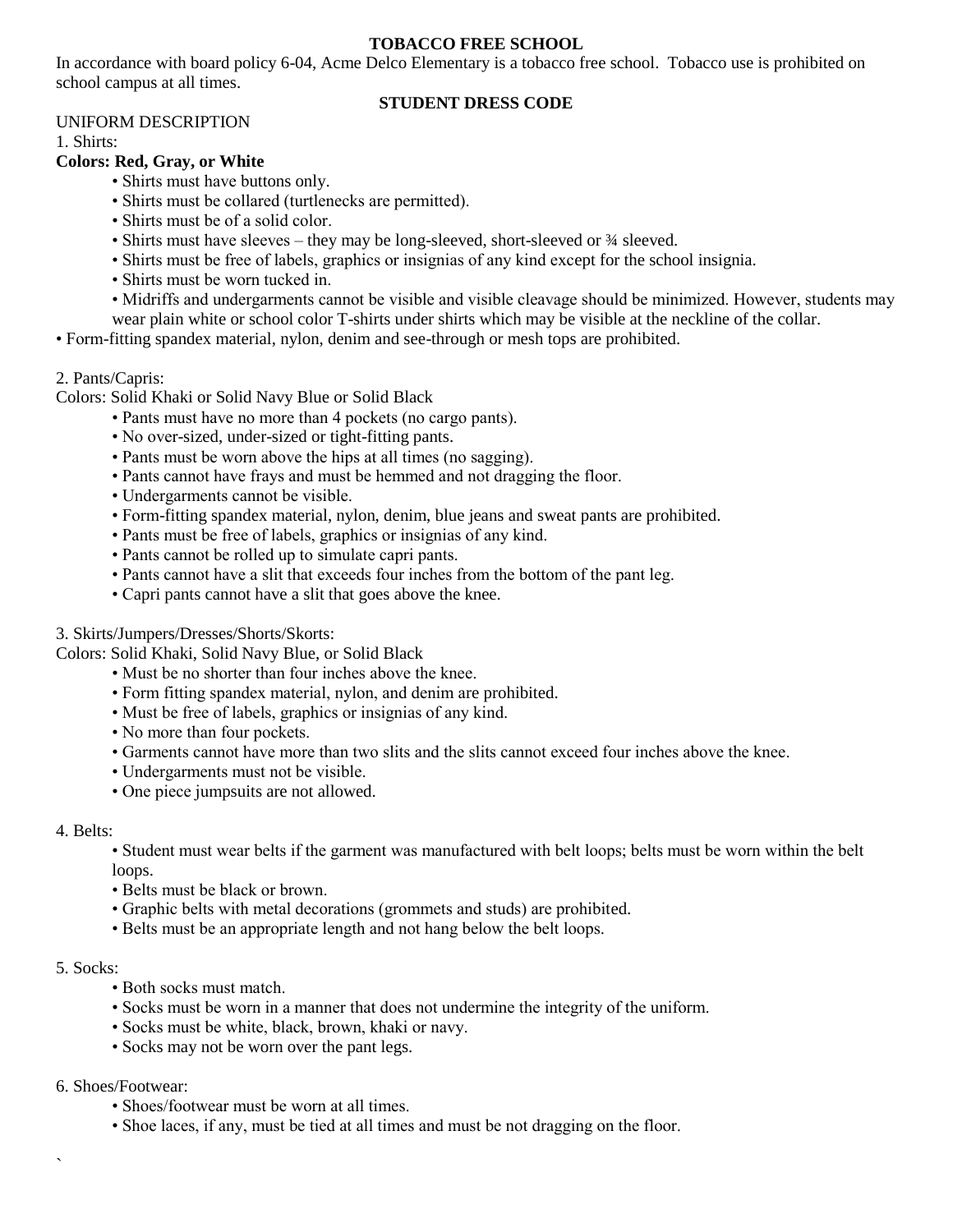- Shoe laces, if any, must be white, black or match the color of the shoes.
- Both shoe laces must match and only one lace per shoe.
- Bedroom shoes, slippers, flip flops, shower shoes and spike heels are prohibited.
- Boots may not be worn over the pant leg.
- Sandals (except flip flops) and shoes with velcro are acceptable shoes.

#### **Exception: On PE days, students should wear tennis shoes.**

7. Hats, Sunglasses, Headgear, Hoods, Outerwear:

• Sunglasses, hats, (exception: school hat with school logo/insignia) and other headgear are not permitted.

• Kerchiefs, skull caps, sweatbands, do-rags or other items that may be seen as a disruption to the school setting are prohibited.

• No bandanas shall be allowed as an article of clothing and shall not be in the possession of any student. Bandanas will be confiscated and may be submitted to law enforcement officials as possible evidence of gangrelated activity.

- No hoods may be worn in buildings.
- Only school color/affiliated sweat shirts and pullovers are permissible.

• Overcoats (heavy weight coats) must be removed when entering the building and are not allowed to be worn inside.

#### 8. Jewelry

• No jewelry or any other article affixed to a student's nose, tongue, lips, cheek, eyebrow, or any other visible part of the body, with the exception of the ears is permissible.

• No articles promoting alcoholic beverages, tobacco, or the use of controlled substances, depict violence, or be of a sexual or disruptive nature are permissible.

- All body art (tattoos) must be covered.
- No large pendants or medallions are permissible.

• No adornment is allowed that reasonably could be perceived as, or used as, a weapon, including, but not limited to chains, spikes and large belt buckles (wider than the belt).

#### 9. Other Uniform Dress Requirements

• No gang-related clothing, accessories, symbols or intimidating manner of dress, as identified by local law enforcement agencies, are allowed.

• No layering of shirts or pants (undergarments and one shirt/pant is allowed).

• Students are expected to be dressed in compliance with the standards for uniforms as established by this policy at all times school is in session.

• Students who are issued uniforms by the school which are used to represent the school in athletic contests approved by the principal or other school sponsored activities may be allowed to wear such uniforms at the discretion of the principal.

• Reasonable accommodations shall be made by the principal for students involved in special duties, activities, or projects approved by the school. This may include, but is not limited to athletics, career and technical education, physical education classes, JROTC, special events, or any other activities that require non-conforming dress on a school campus during a school-sponsored event.

#### 10. School Spirit day

`

School spirit T-Shirts may be worn by students each Friday or as announced by the Principal.

#### **TRANSPORTATION**

 Students from Acme-Delco Elementary and Middle School ride the same buses. In the mornings, middle school students unload first. In the afternoons, elementary students load first and then pick up the middle school students. All bus students are assigned to buses by the Principals.

 Riding the bus is a privilege and the safety of all students is most important; therefore any student whose behavior distracts the bus driver from driving or violates school bus rules will be removed from the school bus. The nearest principal will handle disciplinary problems on the buses when contacted by the bus driver.

WE NEED PARENTS' HELP! Please plan ahead and send a note **every time** your child needs to ride a different bus from the one assigned or if your bus student is not to ride the bus that day. Unfortunately, our phone lines are frequently unavailable because so many parents make daily transportation arrangements by phone. Your help will make phone lines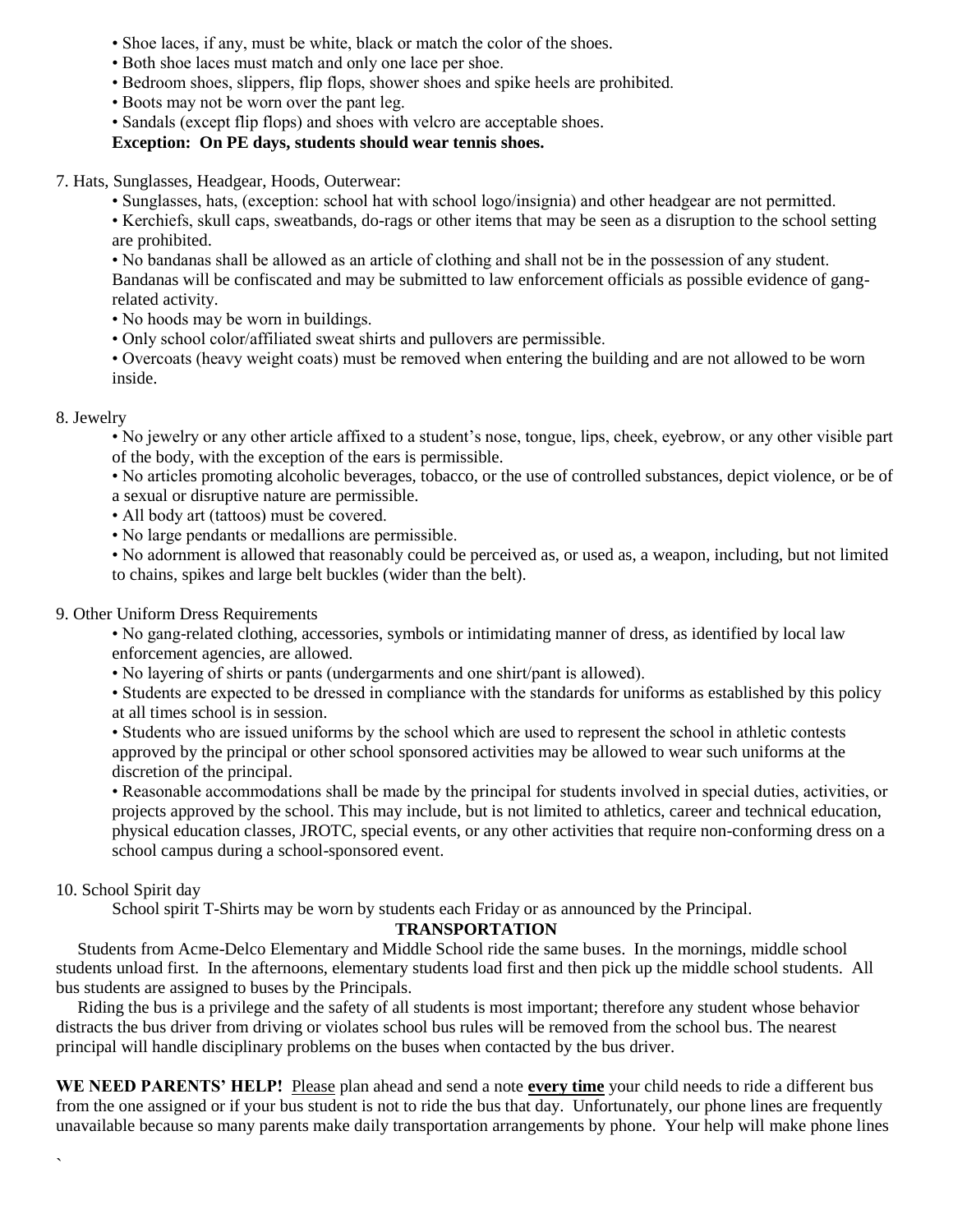available in case of a real emergency. **Transportation changes made by phone will be forwarded to the teacher's voice mail; therefore, messages left after 2:00 PM may not be checked before dismissal**. Parents may not remove a child from the school bus on campus in the afternoon without signing the child out in the office. This procedure helps us to account for the whereabouts of each child. Buses will not stop at the library or ball field in Riegelwood.

#### **BREAKFAST AND LUNCH PROGRAM (Student)**

| BREAKFAST: PK-8Free |             | <b>Adults: \$1.80</b>                          |      |
|---------------------|-------------|------------------------------------------------|------|
| LUNCH: \            | $PK-8$ Free | <b>Adults: \$3.30</b>                          |      |
|                     |             | <b>SCHOOL FEES: GRADES K-12 (All Students)</b> |      |
|                     |             | Instructional Material                         | 0250 |

 Instructional Material \$3.50 Physical Education \$1.50

#### **TELEPHONE CALLS , Fax Number, Emails**

Teachers may be called before school, during their planning block, and after school. 910-655-2957 Fax: 855-269-1558. **Telephone calls will be forwarded to voice mail during instructional times.** E-mail is an excellent means to communicate with your child's teacher. All emails will be answered promptly.

#### **ASSEMBLIES**

`

Parents are always welcome at our assemblies. Since our seating is limited, we ask that parents cooperate by sitting in the designated parent areas. Awards assemblies will be held following each grading period. Typically, awards assemblies are scheduled at 1:00 on Friday following the end of a grading period. Prior notice will be sent home.

#### **RESOURCE CLASSES**

Students have access to the Media Center and computer lab year round. In addition to scheduled classes, students may use these resources at the discretion of the teachers. Students may also benefit from the school counselor, school social worker, and school nurse. These resources are valuable and have proven to promote student success.

#### **ATTENDANCE POLICY (STUDENTS)**

North Carolina General Statute 115C-378 (Compulsory Attendance Law) states the following:

 Every parent, guardian or other person in this State having charge or control of a child… shall cause such child to attend school continuously for a period equal to the time which the public school to which the child is assigned shall be in session. The parent, guardian, or custodian of a child shall notify the school of the reason for each known absence of the child, in accordance with local school policy.

 The principal, superintendent, or teacher who is in charge of such school shall have the right to excuse a child temporarily from attendance on account of sickness or other unavoidable cause which does not constitute unlawful absence as defined by the State Board of Education.

 The principal or his/her designee shall notify the parent, guardian, or custodian of his child's excessive absences after the child has accumulated three unexcused absences in a school year. After not more than six unexcused absences, the principal shall notify the parent, guardian, or custodian by mail that he may be in violation of the Compulsory Attendance Law and may be prosecuted if the absence cannot be justified under the established attendance policies of the State and local Board of Education. Once the parents are notified, the school attendance counselor shall work with the child and his family to analyze the causes of the absences and determine steps, including adjustment of the school program or obtaining supplemental services, to eliminate the problem. The attendance counselor may request that a law-enforcement officer accompany him if he believes that a home visit is necessary.

 After ten accumulated unexcused absences in a school year, the principal shall review any report or investigation prepared under G.S. 115C-381 and shall confer with the student and his parent, guardian, or custodian if possible to determine whether the parent, guardian, or custodian has received notification pursuant to this section and made a good faith effort to comply with the law. If the principal determines that the parent, guardian, or custodian has not made a good faith effort, he shall notify the district attorney and the director of social services of the county where the child resides. If he determines that parent, guardian, or custodian has, he may file a complaint with the juvenile court counselor pursuant to Chapter 7B that the child is habitually absent from school without a valid excuse. Evidence that shows that the parent, guardian, or custodian were notified and that the child has accumulated ten absences which cannot be justified under the established attendance policies of the local Board shall establish a prima facie case that the child's parent, guardian, or custodian is responsible for the absences.

#### **Lawful absences**

Following an absence, the student must bring a signed statement from his/her parent or guardian which gives the date of the absence and the reason for the absence. The student must bring this statement to school on the day of his/her return from the absence. The principal/designee will determine if the absence is lawful or unlawful and code it accordingly. No note results in an unlawful absence; however, if the note is brought on the second day, the absence will be coded.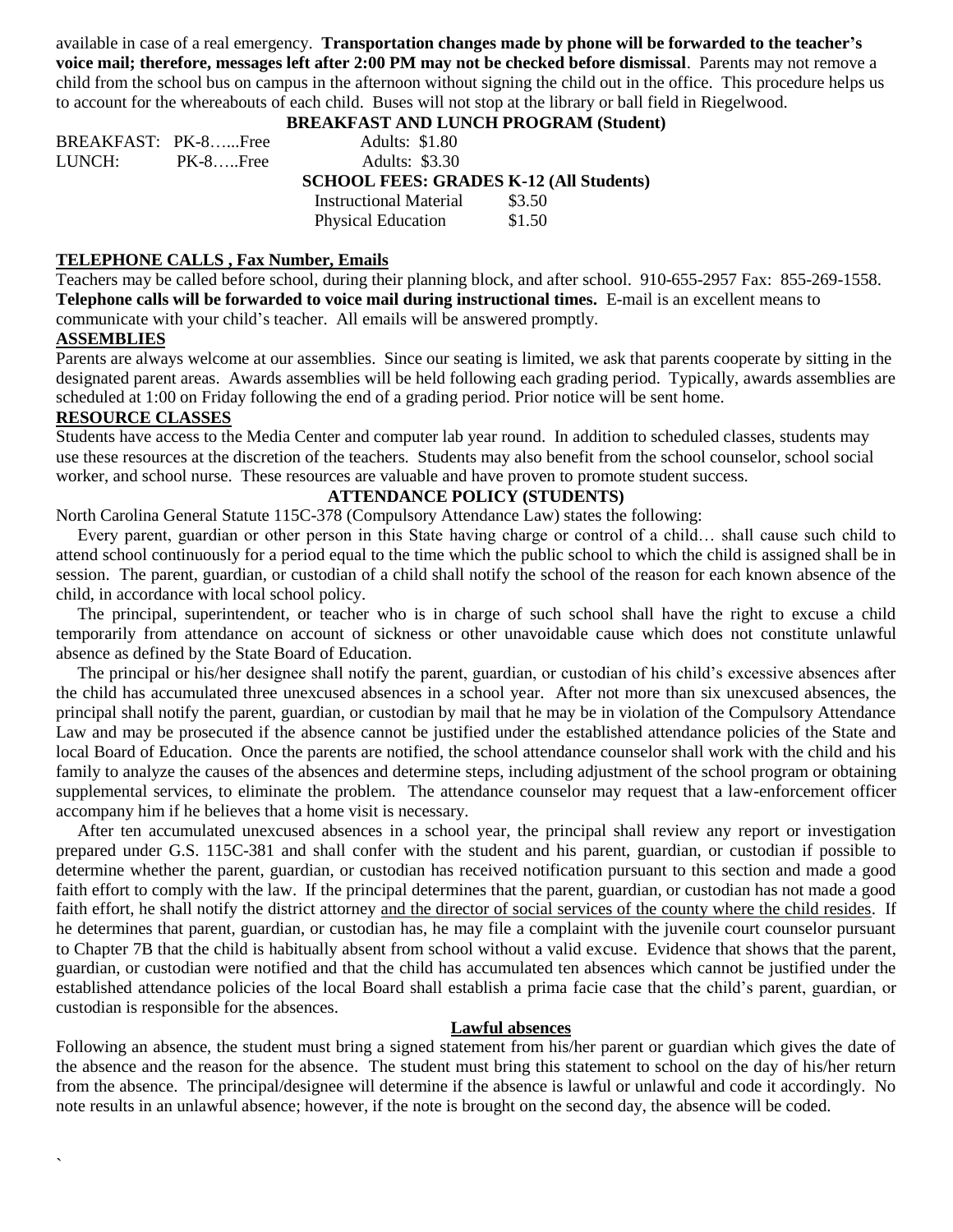A lawful absence will allow the student to make up the work that was missed while he/she was away. To determine what assignments must be made up, students in grades 7-12 who have lawful absences are responsible for contacting their teachers the day they return to school. Teachers in grades K-6 are responsible for informing students of make-up assignments. The student shall be entitled to five school days to make up all missed work. This would include time for testing as arranged by the student at the convenience of the teacher. Any work missed by the student while absent and not turned in will result in no credit for that assignment. Lawful absences include the following:

- a. Illness or injury (A statement from a physician may be required at the discretion of the principal.)
- b. Quarantine
- c. Death in the immediate family
- d. Medical or dental appointments (documentation from physician required)
- e. Court or administrative proceedings
- f. Religious observances
- g. Educational opportunity (prior approval and documentation by the principal is mandatory)

#### **1. Unlawful absences**

 $\overline{\phantom{a}}$ 

 Any absence that is not defined or determined lawful by the principal/designee is unlawful. A student may make up any work or evaluations within five days following any absence, whether excused or not. Work missed during an extended absence will be addressed individually. The time and place for the make-up work shall be determined by the principal and teacher. If a student fails to be present for the make-up test(s), then he/she shall receive no credit for the test.

#### **2. Excessive absences (both lawful and unlawful)**

- a. A student in grades K-8 must be in attendance a minimum of one hundred sixty (160) days.
- b. A student in grades 9-12 must be in attendance a minimum of eighty (80) class contacts to receive credit.
- c. Course credit will be withheld if more than the stipulated number of ten (10) days is missed. School-related absences are not included. All other absences will count against the maximum number permitted.
- d. Students who wish to appeal for special consideration due to extenuating circumstances can follow the regular grievance procedure policy established by the Columbus County Schools.
- e. All parents and students should be informed of this policy and parents of students with attendance problems should be warned at appropriate times.

#### **STUDENT RECORDS**

A copy of the school system's policy regarding Family Educational Rights and Privacy Act (FERPA) can be obtained in the principal's office. FERPA ensures that the parent or eligible student has a right to:

1. Inspect and review the student's education records;

2. Request the amendment of the student's education records to ensure that they are not inaccurate, misleading, or otherwise in violation of the student's privacy or other rights;

3. Consent to disclosure of personally identifiable information contained in the student's education records, except to the extent that system policy authorized disclosure without consent.

4. File with the US Department of Education a complaint concerning alleged failure by the Columbus County Schools to comply with the Family Educational Rights and Privacy Act.

#### **Notification of Rights Under the Protection of Pupil Rights Amendment (PPRA)**

PPRA affords parents and students who are 18 or emancipated minors ("eligible students") certain rights regarding our conduct of surveys, collection and use of information for marketing purposes, and certain physical exams. A copy of the school system's policy regarding the Protection of Pupil Rights Amendment (PPRA) can be obtained in the principal's office.

#### **DIABETES STATEMENT**

 North Carolina's Senate Bill 911 requires that schools have a diabetes care plan for children who are diabetic. The Columbus County Schools are in the process of identifying every child in our system with diabetes and insuring an appropriate plan is in place.

If your child is diabetic, please contact your child's principal by the first day of school, so a plan for your child's care at school can be implemented for the school year.

#### **Child-Find Statement**

Columbus County Schools is committed to identifying and serving all children who are in need of special education and related services. If you know of a child or youth who has been diagnosed or suspected to have a disability, please contact the principal or the Exceptional Children's Director.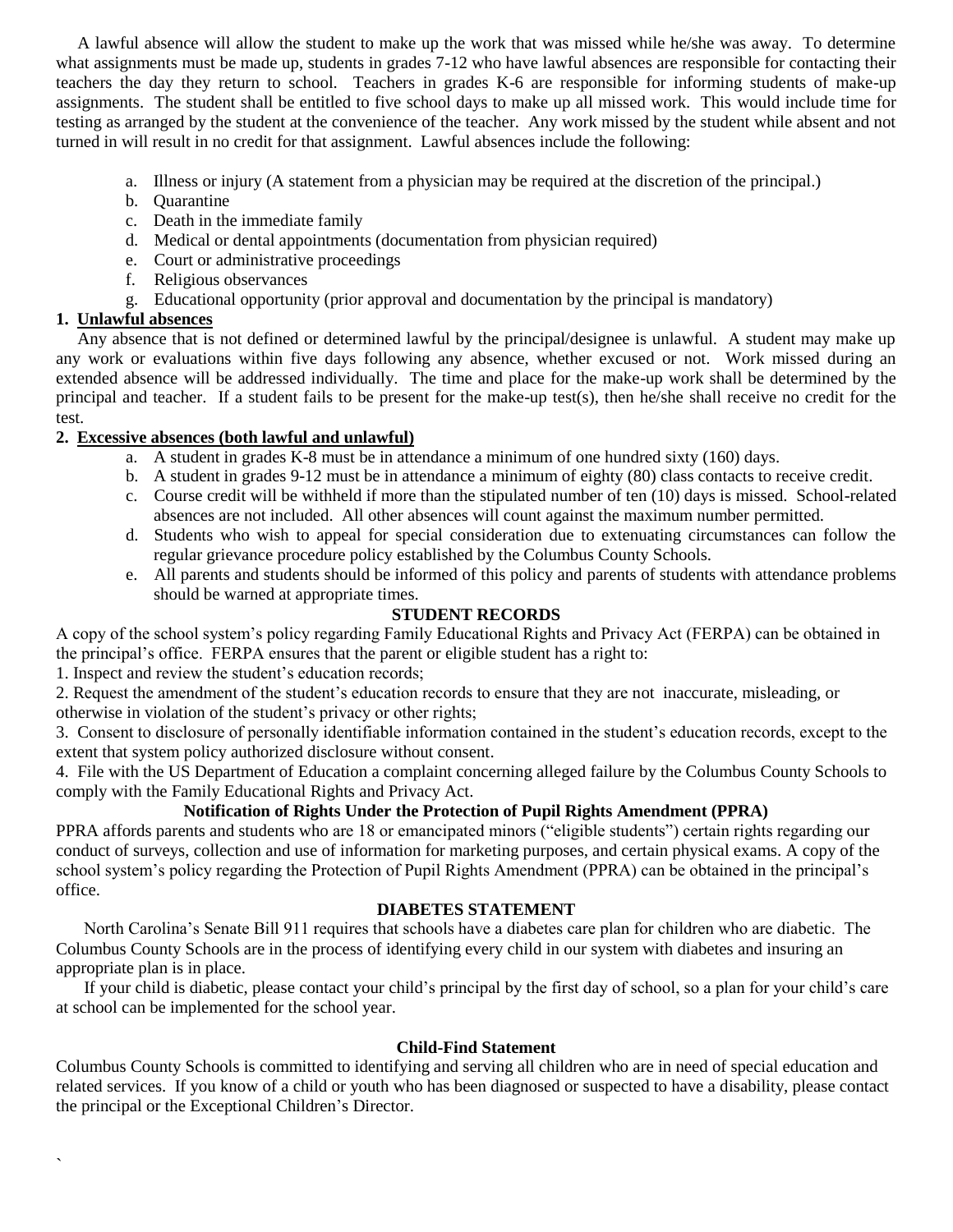#### **0Notifications of Rights under FERPA**

The Family Educational Rights and Privacy Act (FERPA) affords parents and students over 18 years of age certain rights with respect to the student's educational records. These rights sent home with your handbook.

#### **Exceptional Children's Records**

Each student will be given a copy of Columbus County's EC records maintenance and destruction policy.

#### **FEDERAL COORDINATORS**

TITLE IX (Gender Discrimination),

Section 504 (Rehabilitation Act), Mr. Eddie Beck, Board of Education

#### **Nondiscrimination on the Basis of Disabilities**

Columbus County School Board Policy 1730/4022/7231

 Students will not be denied benefits of and participation in systems, programs, and activities because of their disability. A full disclosure of this policy is on file at the school office.

#### **Asbestos Management Plan**

As required by Federal regulations you are notified by this memo that an asbestos management plan for your school has been developed. It is on file in the principal's office and is available for public view. A copy is also on file at the office of the superintendent.

#### **MEDICATION ADMINISTRATION**

Chapter 115C-307 of the General Statutes of North Carolina enables public school employees, when given the authority by the Board of Education or its designee, to administer medication prescribed by a doctor upon written request of the parents. As a result, a medication administration policy has been jointly developed by a committee comprised of physicians, nurses, legal experts, a pharmacist consultant and school personnel to address the needs of school employees and students.

#### **Medication Administration Policy**

Medications administered during school hours by school personnel should be kept to a minimum. The student in need of medication to sustain his attendance in school may have a chronic health problem, special health care need, or have an unusual health problem where emergency measures are indicated. The policy is intended for this type child. The school will assume no responsibility for students who self-medicate. This is the responsibility of the student's parents or guardians.

- 1. Acutely ill children may need medication for short periods of time to enable them to remain in school. Medications should be given at home before or after school hours. If this is not possible, it is the parent's or guardian's responsibility to make arrangements with school administration for medication to be given during school hours.
- 2. When medications such as asthma inhalers must be self-administered, an individualized plan, an authorization form completed by the parent and physician and competency of the student verified by physician with final review by school nurse will be secured. Students will agree to keep their medications secure from other students.
- 3. When children who are subject to unusual health hazards (such as allergy to bee stings when use of Epi-pen is needed) attend school, it is the parent's or guardian's responsibility to assure that the school administration is aware of the situation and is prepared to implement emergency measures. The plan (developed between the student's parent or guardian, personal physician or health care source, and the school) for responding to such an emergency may include:
	- Administering medication to slow allergic reactions until the student can be transported to the physician's office, or emergency room, or instituting first-aid measures.

This should be included in an individualized written emergency plan developed for the student, and approved by the parent or guardian and physician. The after care of the student is determined by the attending physician who sees the student either in the office or in the emergency room. The parent or guardian has responsibility for assuring that an emergency care plan is developed for the child, and that written permission is given by them to institute emergency measures.

#### **Parent or Guardian's Responsibility**

Come to school and administer medications to their child as prescribed **OR**

- 1. Obtain a "Request for Medication to be Given During School Hours" (from the school) and have the child's doctor complete the indicated information (see sample). A separate form is required for each medication. Sign the form and return it to the school.
- 2. Provide prescription medication in a labeled container which includes:
	- $\bullet$  the child's name

`

the name of the medication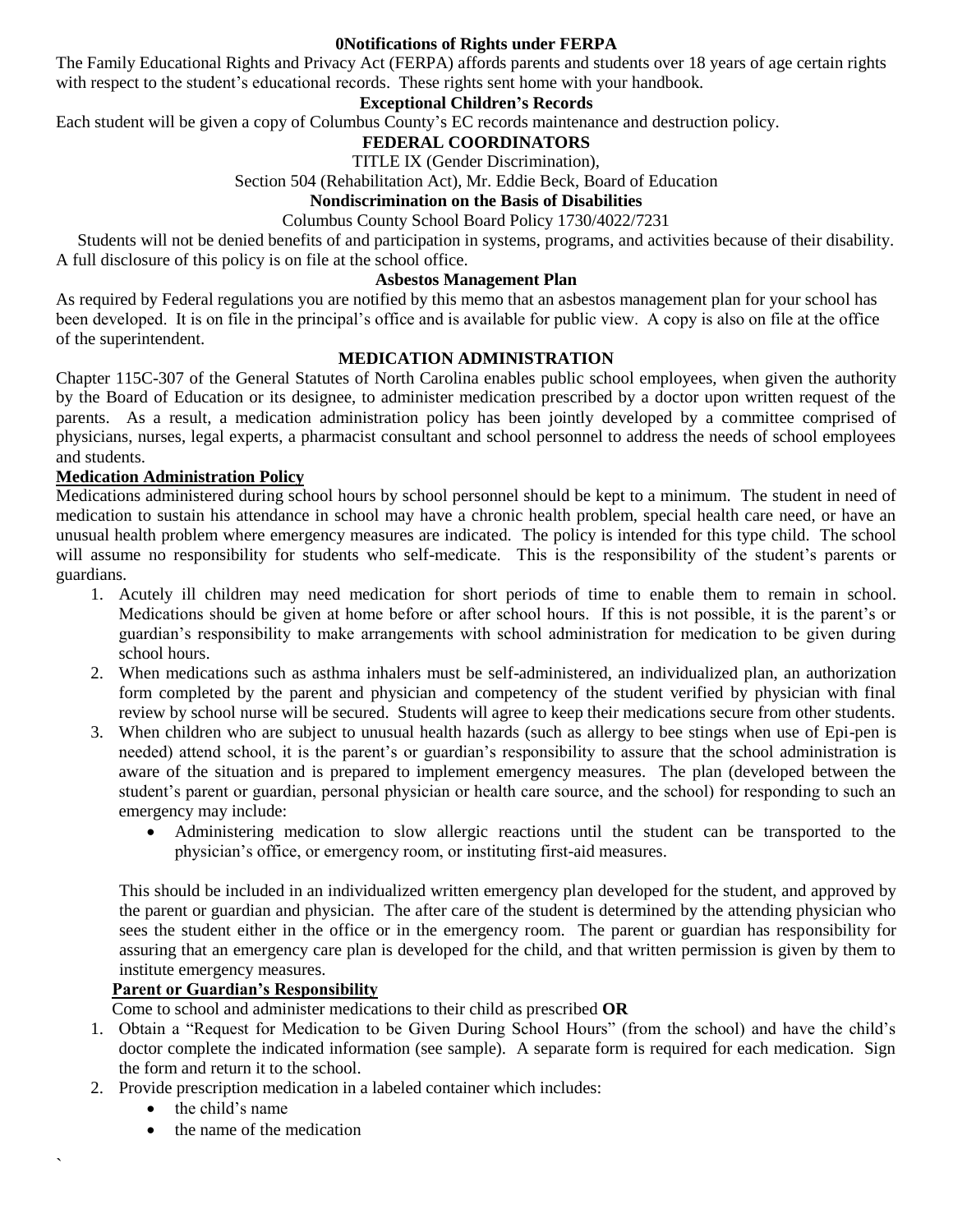- $\bullet$  the unit dosage to be given (ex: 10 mg.)
- the number of dosage units (ex: 30 tablets)
- $\bullet$  the time the medication is to be given
- how the medication is to be administered (ex: oral, topical, inhaled, injection)

Over-the counter medication should be in the original container and labeled with the child's name.

- 3. If the medication is needed at school and home, have the pharmacist label **two** containers (one for each place).
- 4. Maintain an adequate supply of medication at the school. The parent/guardian must deliver the medication to school. In the event that transmittal of the medication to the school presents an undue hardship for the parent/guardian, the parent should contact the school to make alternate arrangements.
- 5. When changes are made (ex: amount/dose) new, labeled containers and request forms must be delivered to the school.
- 6. Maintain communication with the school staff regarding any changes in the medical treatment and child's needs at school.
- 7. Remove medication from school premises when treatment is completed, at the end of the school year, or when the student transfers to another school.
- 8. Any medication not picked up by the parent at the end of the school year will be properly disposed of in a safe manner.

#### **School Board Notification to Parents: Meningitis, Influenza, HPV (also known as Garrett's Law)**

#### **§ 115C-375.4.Meningococcal Meningitis and Influenza and Their Vaccines.**

Local boards of education shall ensure that schools provide parents and guardians with information about meningococcal meningitis and influenza and their vaccines at the beginning of every school year. This information shall include the causes, symptoms, and how meningococcal meningitis and influenza are spread and the places where parents and guardians may obtain additional information and vaccinations for their children. (2005-22, s.4(a), (b).)

In 2007 the General Assembly of North Carolina enacted the following to include HPV:

**SECTION 1.G.S.** 115C-47 is amended by adding a new subdivision to read: (49) To Ensure that Schools Provide Information Concerning Cervical Cancer, Cervical Dysplasia, Human Papillomavirus, and the Vaccines Available to Prevent These Diseases. –

Local boards of education shall ensure that schools provide parents and guardians with information about cervical cancer, cervical dysplasia, human papillomavirus, and the vaccines available to prevent these diseases. This information shall be provided at the beginning of the school year to parents of children entering grades five through 12. This information shall include the causes and symptoms of these diseases, how they are transmitted, how they may be prevented by vaccination, including the benefits and possible side effects of vaccination, and places parents and guardians may obtain additional information and vaccinations for their children." (5/31/07)

## **Deborah Greenblatt Act**

#### **Permissible Use of Seclusion and Restraints**

It is the policy of the State of North Carolina to promote safety and prevent harm to all students, staff, and visitors in the public schools; to treat all public school students with dignity and respect in the delivery of discipline, use of physical restraints or seclusion, and use of reasonable force as permitted by law; to provide school staff with clear guidelines about what constitutes use of reasonable force permissible in North Carolina public schools; to improve student achievement, attendance, promotion, and graduation rates by employing positive behavior interventions to address student behavior in a positive and safe manner; and to promote retention of valuable teachers and other school personnel by providing appropriate training in prescribed procedures which address student behavior in a positive and safe manner.

The following definitions apply in this section:

"Assistive technology device'' means any item, piece of equipment, or product system that is used to increase, maintain, or improve the functional capacities of a child with a disability.

"Aversive procedure'' means a systematic physical or sensory intervention program for modifying the behavior of a student with a disability which causes or reasonably may be expected to cause one or more of the following: significant physical harm, such as tissue damage, physical illness, or death; serious, foreseeable long-term psychological impairment; obvious repulsion on the part of observers who cannot reconcile extreme procedures with acceptable, standard practice, for example: electric shock applied to the body, extremely loud auditory stimuli, forcible introduction of foul substances to the mouth, eyes, nose, or skin, placement in a tub of cold water or shower, slapping, pinching, hitting, or pulling hair, blindfolding or other forms of visual blocking, unreasonable access to toileting facilities.

"Behavioral intervention" means the implementation of strategies to address behavior that is dangerous, disruptive, or otherwise impedes the learning of a student or others.

"IEP" means a student's Individualized Education Plan.

`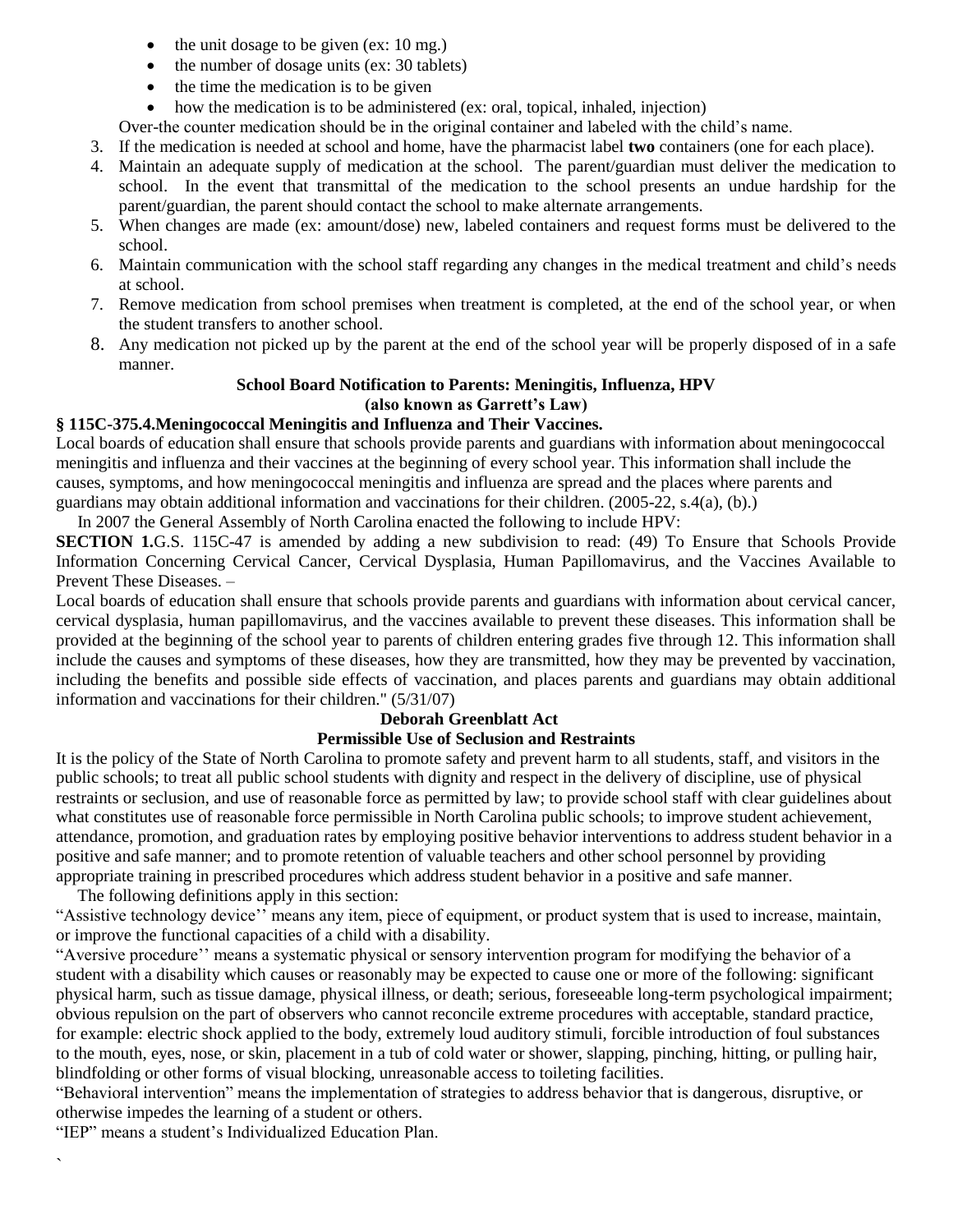"Isolation" means a behavior management technique in which a student is placed alone in an enclosed space from which the student is not prevented from leaving.

"Law enforcement officer" means a sworn law enforcement officer with the power to arrest.

"Mechanical restraint" means the use of any device or material attached or adjacent to a student's body that restricts freedom of movement or normal access to any portion of the student's body and that the student cannot easily remove. "Physical restraint" means the use of physical force to restrict the free movement of all or a portion of a student's body. "School personnel" means employees of a local board of education, any person working on school grounds or at a school function under a contract or written agreement with the public school system to provide educational or related services to students, any person working on school grounds or at a school function for another agency providing educational or related services to students.

"Seclusion" means the confinement of a student alone in an enclosed space from which the student is physically prevented from leaving by locking hardware or other means or

not capable of leaving due to physical or intellectual incapacity.

`

"Time-out" means a behavior management technique in which a student is separated from other students for a limited period of time in a monitored setting.

 Physical restraint of students by school personnel shall be considered a reasonable use of force when used in the following circumstances: as reasonably needed to obtain possession of a weapon or other dangerous objects on a person or within the control of a person; as reasonably needed to maintain order or prevent or break up a fight; as reasonably needed for self-defense; as reasonably needed to ensure the safety of any student, school employee, volunteer, or other person present, to teach a skill, to calm or comfort a student, or to prevent self-injurious behavior; as reasonably needed to escort a student safely from one area to another; if used as provided for in a student's IEP or Section 504 plan or behavior intervention plan; as reasonably needed to prevent imminent destruction to school or another person's property. Except as set forth in subdivision one of this subsection, physical restraint of students shall not be considered a reasonable use of force, and its use is prohibited. Physical restraint shall not be considered a reasonable use of force when used solely as a disciplinary consequence. Nothing in this subsection shall be construed to prevent the use of force by law enforcement officers in the lawful exercise of their law enforcement duties.

 Mechanical restraint of students by school personnel is permissible only in the following circumstances: when used as an assistive technology device included in the student's IEP or section 504 plan or behavior intervention plan or as otherwise prescribed for the students by a medical or related service provider; when using seat belts or other safety restraints to secure students during transportation; as reasonably needed to obtain possession of a weapon or other dangerous objects on a person or within the control of a person; as reasonably needed for self-defense; as reasonably needed to ensure the safety of any students, school employee, volunteer, or other person present. Except as set forth in subdivision one of this subsection, mechanical restraint, including the tying, taping, or strapping down of a student, shall not be considered a reasonable use of force, and its use is prohibited. Nothing in this subsection shall be construed to prevent the use of mechanical restraint devices, such as handcuffs by law enforcement officers in the lawful exercise of their law enforcement duties.

Seclusion of students by school personnel may be used in the following circumstances:

as reasonably needed to respond to a person in control of a weapon or other dangerous object; as reasonably needed to maintain order or prevent or break up a fight; as reasonably needed for self-defense; as reasonably needed when a student's behavior poses a threat of imminent physical harm to self or others or imminent substantial destruction of school or another person's property; when used as specified in the student's IEP, Section 504 plan, or behavior intervention plan and the student is monitored while in seclusion by an adult in close proximity who is able to see and hear the student at all times, the student is released from seclusion upon cessation of the behaviors that led to the seclusion or as otherwise specified in the student's IEP or Section 504 plan, the space in which the student is confined has been approved for such use by the local education agency, the space is appropriately lighted, the space is appropriately ventilated and heated or cooled, the space is free of objects that unreasonably expose the student or others to harm. Except as set forth in subdivision one of this subsection, the use of seclusion is not considered reasonable force, and its use is not permitted. Seclusion shall not be considered a reasonable use of force when used solely as a disciplinary consequence. Nothing in this subsection shall be construed to prevent the use of seclusion by law enforcement officers in the lawful exercise of their law enforcement duties.

 Isolation is permitted as a behavior management technique provided that: the space used for isolation is appropriately lighted, ventilated, and heated or cooled; the duration of the isolation is reasonable in light of the purpose of the isolation; the student is reasonably monitored while in isolation; the isolation space is free of objects that unreasonably expose the student or others to harm. Nothing in this section is intended to prohibit or regulate the use of time-out as defined in this section.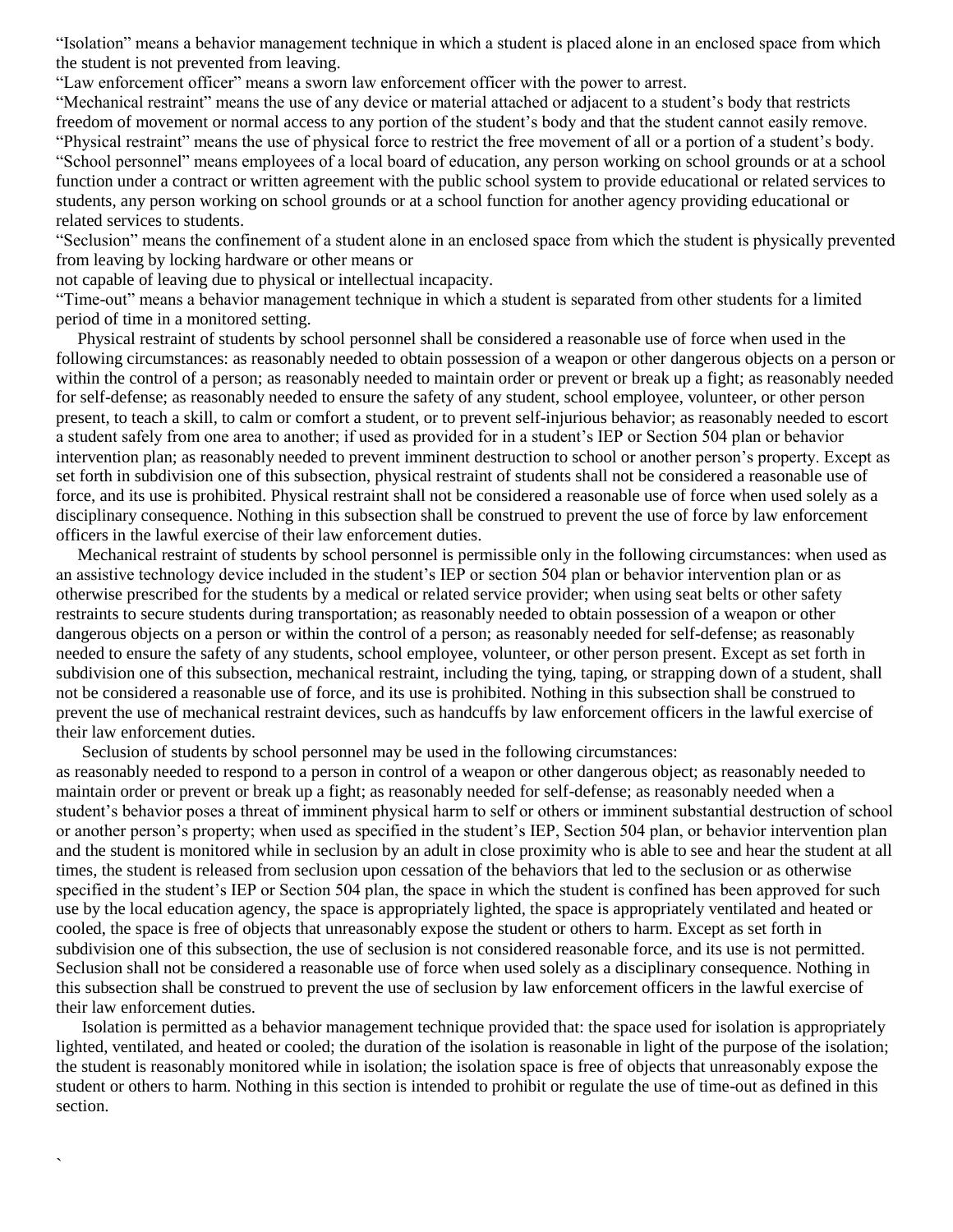The use of aversive procedures as defined in this section is prohibited in public schools. Nothing in this section modifies the rights of school personnel to use reasonable force as permitted under G.S. 115C-390 or modifies the rules and procedures governing discipline under G.S. 115C-391(a).

 Each local board of education shall provide copies of this section and all local board policies developed to implement this section to school personnel and parents or guardians at the beginning of each school year. School personnel shall promptly notify the principal or principal's designee of any use of aversive procedures, any prohibited use of mechanical restraint, any use of physical restraint resulting in observable physical injury to a student, any prohibited use of seclusion or seclusion that exceeds 10 minutes or the amount of time specified on a student's behavior intervention plan. When a principal or principal's designee has a personal knowledge or actual notice of any of the events described in this subdivision, the principal or principal's designee shall promptly notify the student's parent or guardian and will provide the name of a school employee the parent or guardian can contact regarding the incident. "Promptly notify" means by the end of the workday during which the incident occurred when reasonably possible, but in no event later than the end of the following workday. The parent or guardian of the student shall be provided with a written incident report for any incident reported under this section within a reasonable period of time, but in no event later than 30 days after the incident. The written incident report shall include: the date, time of day, location, duration, and description of the incident and interventions; the events or events that led up to the incident; the nature and extent of any injury to the student, the name of a school employee the parent or guardian can contact regarding the incident. No local board of education or employee of a local board of education shall discharge, threaten, or otherwise retaliate against another employee of the board regarding that employee's compensation, terms, conditions, location, or privileges of employment because the employee makes a report alleging a prohibited use of physical restraint, mechanical restraint, aversive procedure, or seclusion, unless the employee knew or should have known that the report was false. Nothing in this section shall be construed to create a private cause of action against any local board of education, its agents or employees, or any institutions of teacher education or their agents or employees or to create a criminal offense.

#### **PLEDGE OF ALLEGIANCE AND DISPLAY OF FLAGS**

The Columbus County Board of Education is committed to encouraging all students to develop an understanding of citizenship, including the importance of a citizen's rights and responsibilities.

 In accordance with G.S. 115C-47(29a), the Board adopts the following in regard to the Pledge of Allegiance and the displaying of United States and North Carolina flags:

- 1. the United States and North Carolina flags will be displayed in each classroom, when available;
- 2. Recitation of the Pledge of Allegiance shall be scheduled on a daily basis, students may elect to participate in the same on a voluntary basis; and the appropriate instruction shall be provided on the meaning and historical origins of the North Carolina and United States flags and the Pledge of Allegiance.

#### **Suspicion less General Searches**

#### Purpose and Scope

 $\overline{\phantom{a}}$ 

This regulation governs suspicion less general searches for the purpose of maintaining a safe, drug-free, and weapon-free learning environment and any subsequent seizures of weapons, weapon-like items, and other unauthorized materials. For purposes of this regulation, a suspicion less general search is a routine or random search of individuals and/or their personal effects, including school-owned property used by such individuals that is conducted without an individualized reasonable suspicion. Suspicion less general searches include pointof-entry metal detector searches, desk and locker searches, and the use of trained dogs to locate illegal materials when the searches are conducted or the trained dogs are used in school, on school property, or at schoolsponsored activities or events. Nothing in this regulation will be construed to otherwise limit the authority of school officials to conduct a search pursuant to policy 4342, Student Searches.

I. Standards and Procedures Applicable to All Suspicion less General Searches

A. Compliance with School System and Legal Requirements

1. All suspicion less general searches must be conducted in accordance with this regulation, the standards described in policy 4342, Student Searches, and all other applicable legal requirements.

2. Suspicion less general searches must be conducted in a minimally-intrusive, nondiscriminatory manner and may not be used to single out a particular individual or category of individuals.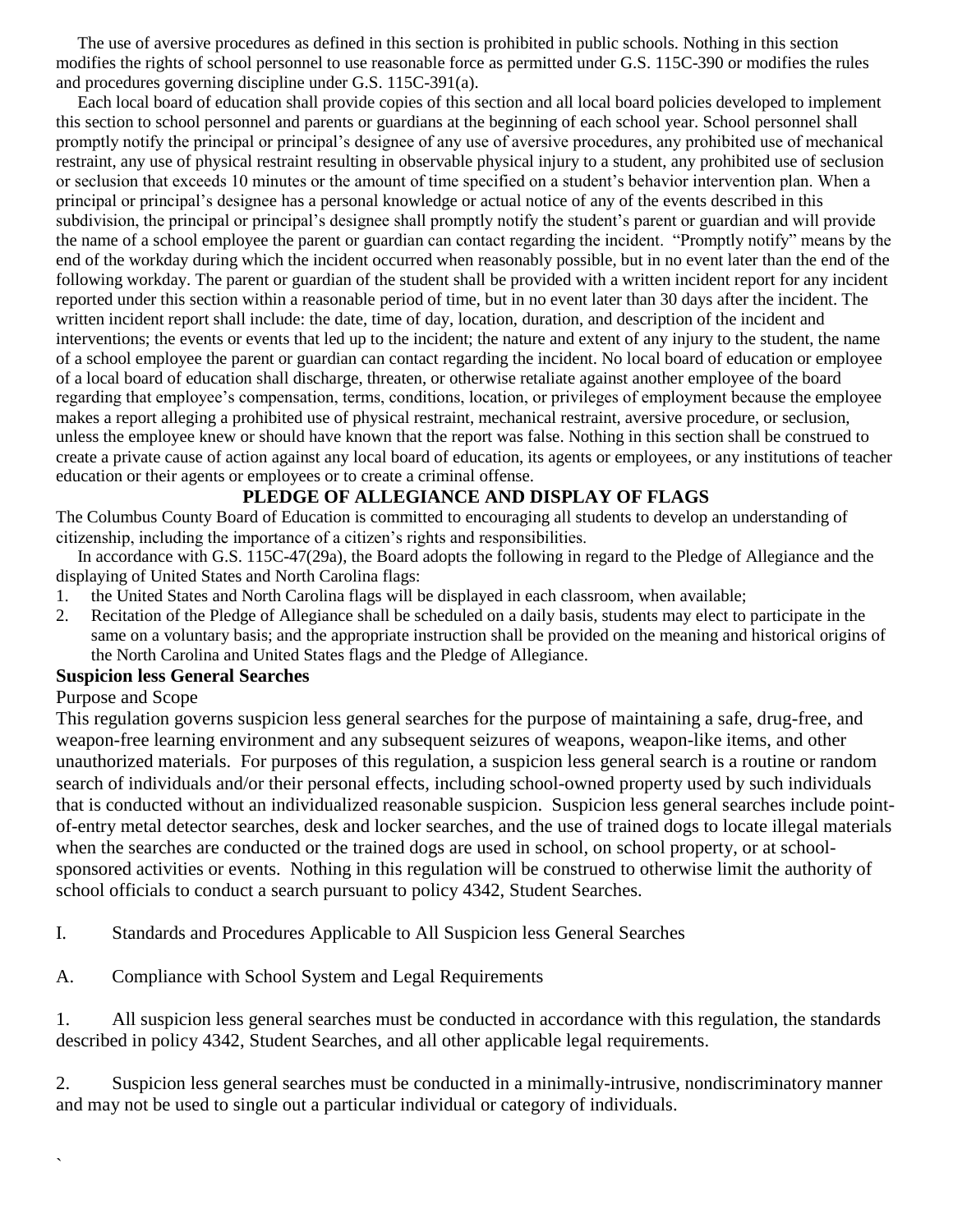3. All school officials carrying out a search or seizure are expected to be knowledgeable about the constitutional rights of students, applicable school policies, and the appropriate procedures for conducting the search or seizure.

B. Approval by Superintendent

1. A principal planning to conduct suspicion less general searches under this regulation must notify the superintendent and obtain his/her approval prior to conducting such searches. Absent exigent circumstances, the principal must demonstrate to the superintendent the need for suspicion less general searches based upon a pattern or expectation of violence, drug activity, or disruption.

2. Nothing in this regulation will otherwise limit the authority of the principal or designee to lawfully conduct suspicion less general searches without prior approval when necessary due to exigent circumstances, including, but not limited to, the report of a weapon on campus.

C. Notice

At the beginning of each school year, the principal shall provide to students and parents written notice of policy 4342, Student Searches, this regulation, and any school-specific procedures related to searches. Such notice will be included in the student handbook, on the school's website, and/or posted prominently within the school.

D. Seized Items

1. All illegal or unauthorized items found during a search will be confiscated immediately and safely secured by the principal or designee.

2. Illegal or otherwise dangerous items will be promptly turned over to the proper law enforcement officials.

E. Failure to Cooperate

1. Students

A student who fails to cooperate with a reasonable search or seizure conducted pursuant to board policy and this regulation will be considered to be in violation of the expected standard of behavior and will be subject to appropriate consequences as determined by the principal or designee in accordance with the Code of Student Conduct.

2. Visitors

Any individual who is not a student who refuses to permit a general search of his/her person and/or personal effects conducted at the point-of-entry to a school, school property, or a school-sponsored activity or event may be denied entry as determined by the principal or designee pursuant to policy 5020, Visitors to the Schools, and this regulation.

II. Standards and Procedures Specific to Point-of-Entry Metal Detector Searches

A. Notice

`

When any point-of-entry metal detector search is to be conducted at the entrance to a school, school property, or a school-sponsored activity or event, school officials shall prominently post written notice to all individuals seeking entry. Such notice will clearly state that all individuals may be required to pass through or submit to a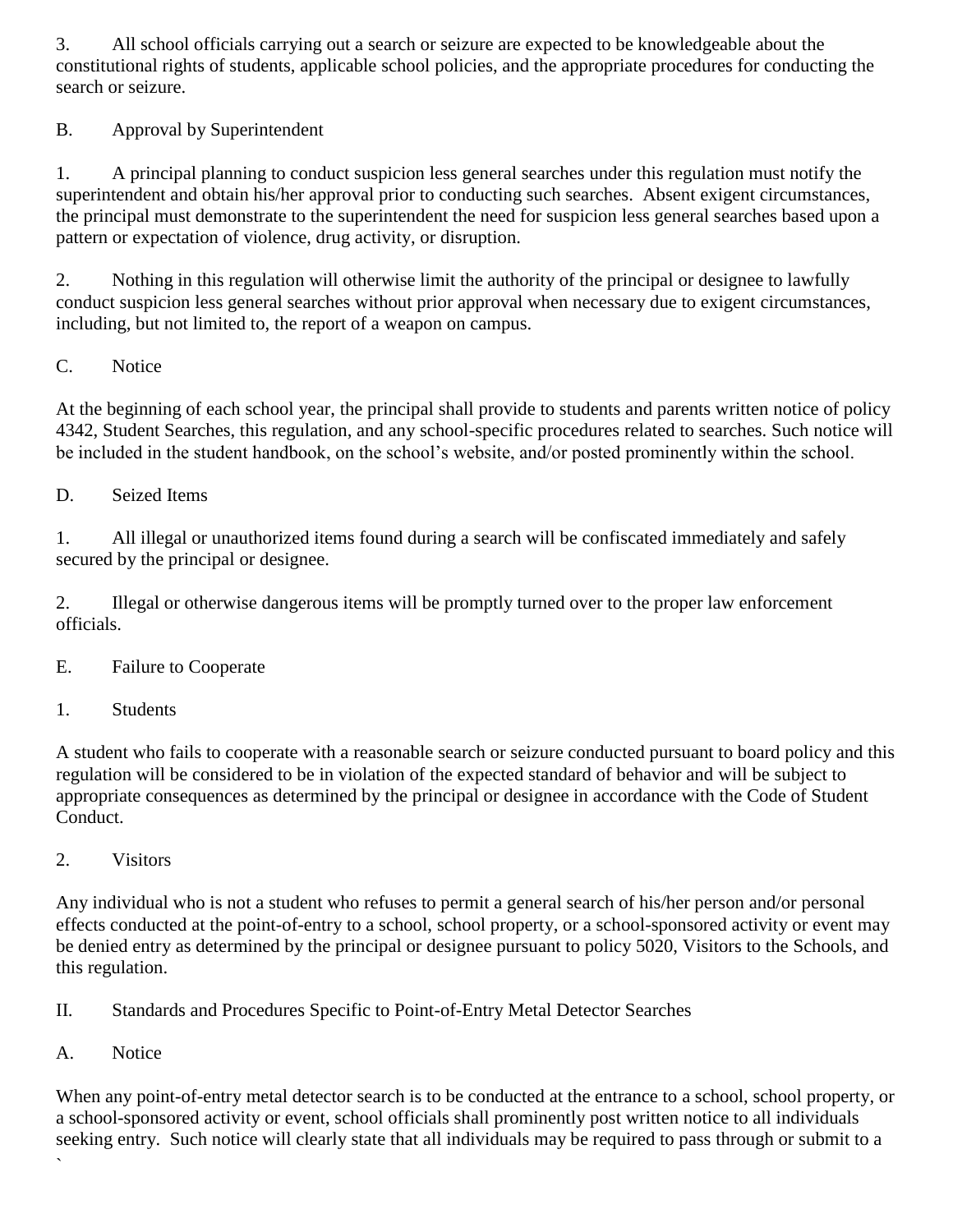metal detector search of their persons and personal effects as a condition of entry. This notice must be provided in addition to, not in lieu of, the notice required in subsection II.C, above.

B. Personnel and Equipment

1. Only school officials designated by the principal and trained in the use of metal detectors or law enforcement officers requested by the principal or designee will be authorized to use a metal detector to conduct a search.

a. The principal of the school and the superintendent or designee will coordinate training for school officials on an annual basis.

b. Any search involving the use of a metal detector under this regulation may be conducted with or without law enforcement officers present.

2. School officials are permitted to use any combination of metal-detecting equipment, including stationary, mobile, and/or hand-held metal detectors.

a. The principal or other designated employee shall ensure that all metal-detecting equipment is maintained in good working condition and serviced as needed.

b. Each metal detector will be regularly inspected and tested by school officials designated by the principal [or other designated employee] in order to ensure that it is functioning properly and effectively as intended.

## C. Search Procedures

 $\overline{\phantom{a}}$ 

1. When entry into the school, onto school property, or into a school-sponsored activity or event is subject to a point-of-entry metal detector search, school officials shall direct all individuals to use designated entrances only. Any remaining non-designated entrances must be properly secured by school officials.

2. The principal or designee shall determine whether (1) all individuals will be required to pass through a metal detector or (2) a random selection of individuals will be required to pass through the metal detector (for example, scanning every third and fifth individuals). The principal or designee may authorize school officials to alter the pattern of random selection when necessary for efficiency or for some other justifiable reason (such as switching from scanning every third individual to scanning every fifth individual during inclement weather, when the availability of staff or equipment is limited, or when the line to enter becomes too long).

3. During a point-of-entry metal detector search, school officials are prohibited from singling out for search a particular individual or group of individuals and/or their personal effects unless the school official has individualized reasonable suspicion as described in policy 4342, Student Searches. An individual who activates a metal detector may be subject to further search based on individualized reasonable suspicion acquired through the metal detector alert, as provided below.

4. School officials shall direct individuals as they approach the entrance and explain the scanning process. If a random selection process is used, individuals who are not selected for screening will be permitted to enter as usual. All individuals who are to be screened will be directed to the screening area.

5. School officials shall ask each individual who is to be screened to remove all metal objects from his/her person and personal effects (such as backpacks and purses). All personal property will be returned after the metal detector search is complete, unless the property is illegal or otherwise prohibited under board and/or school policy.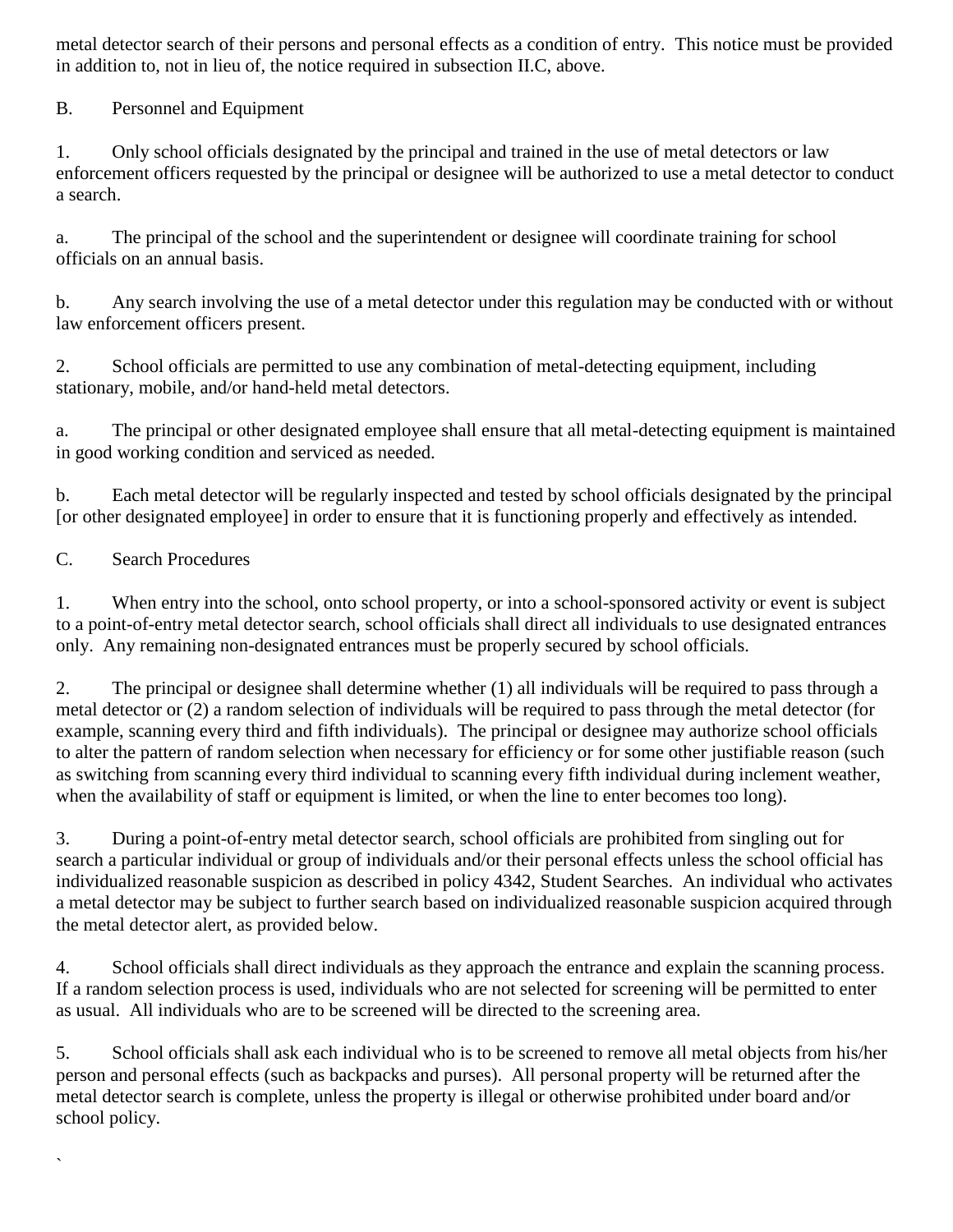6. If the school is using a stationary or mobile metal detector, school officials shall ask the individual to walk through the metal detector. If the school is using a hand-held metal detector, the school official operating the metal detector shall ask the individual to stand in place while the operator uses the hand-held metal detector to scan the individual's person. The operator shall not intentionally touch the individual's body with the metal detector.

7. Individuals who do not activate the metal detector during screening will be permitted to enter the school, school property, or school-sponsored activity or event.

8. If the metal detector is activated during the screening, school officials shall ask the individual to remove any remaining metal objects from his/her person. School officials shall then ask the individual to submit to a second screening.

9. If the metal detector is activated a second time, school officials shall ask the individual to remove any remaining metal objects from his/her person and to submit to a third screening.

10. If a student activates the metal detector a third time, he or she will be subject to a frisk or "pat-down" search pursuant to board policy 4342, Student Searches. Such a search will be limited to identifying the item(s) activating the metal detector and will be conducted in private by a school official of the same gender with an adult witness present. When an item which could have activated the metal detector is identified and removed, school officials shall cease the search and ask the student to submit to another metal detector screening. The frisk or "pat-down" search will be continued only if the metal detector is activated again.

11. If a visitor activates the metal detector a third time, he or she may be denied entry as reasonably determined by the principal or designee consistent with the school's interest in maintaining a safe, drug-free, and weapon-free learning environment.

12. The individual's personal effects (such as backpacks and purses) will also be scanned. School officials shall inspect the contents of any backpack, purse, or other item that activates the metal detector for the limited purpose of determining whether a weapon or weapon-like item is concealed within its contents.

13. The metal detector search, and any resulting frisk or "pat-down" search, will be intended to search for weapons and weapon-like items. However, all other unauthorized materials and illegal contraband removed or otherwise discovered in the course of searching a student will be seized pursuant to subsection II.D, above, and policy 4342, Student Searches. If illegal materials are discovered in the course of searching a visitor, school officials shall deny entry and notify law enforcement.

14. Search procedures involving the use of a metal detector may be modified for individuals with disabilities or other medical conditions, such as a metal implant or prosthetic or other internal or external medical device. School officials and parents should coordinate to proactively identify such students and to modify these search procedures as necessary and appropriate for those students while maintaining the students' privacy and dignity.

III. Standards and Procedures Specific to Searches of Desks and Lockers

A. Use of Desks and Lockers

Pursuant to board policy, student desks and lockers are school property and remain at all times under the control of the school. However, students are expected to assume full responsibility for the security of their desks and lockers. Student desks and lockers may not be used to store illegal, unauthorized, or other contraband materials.

B. Personnel and Equipment

 $\overline{\phantom{a}}$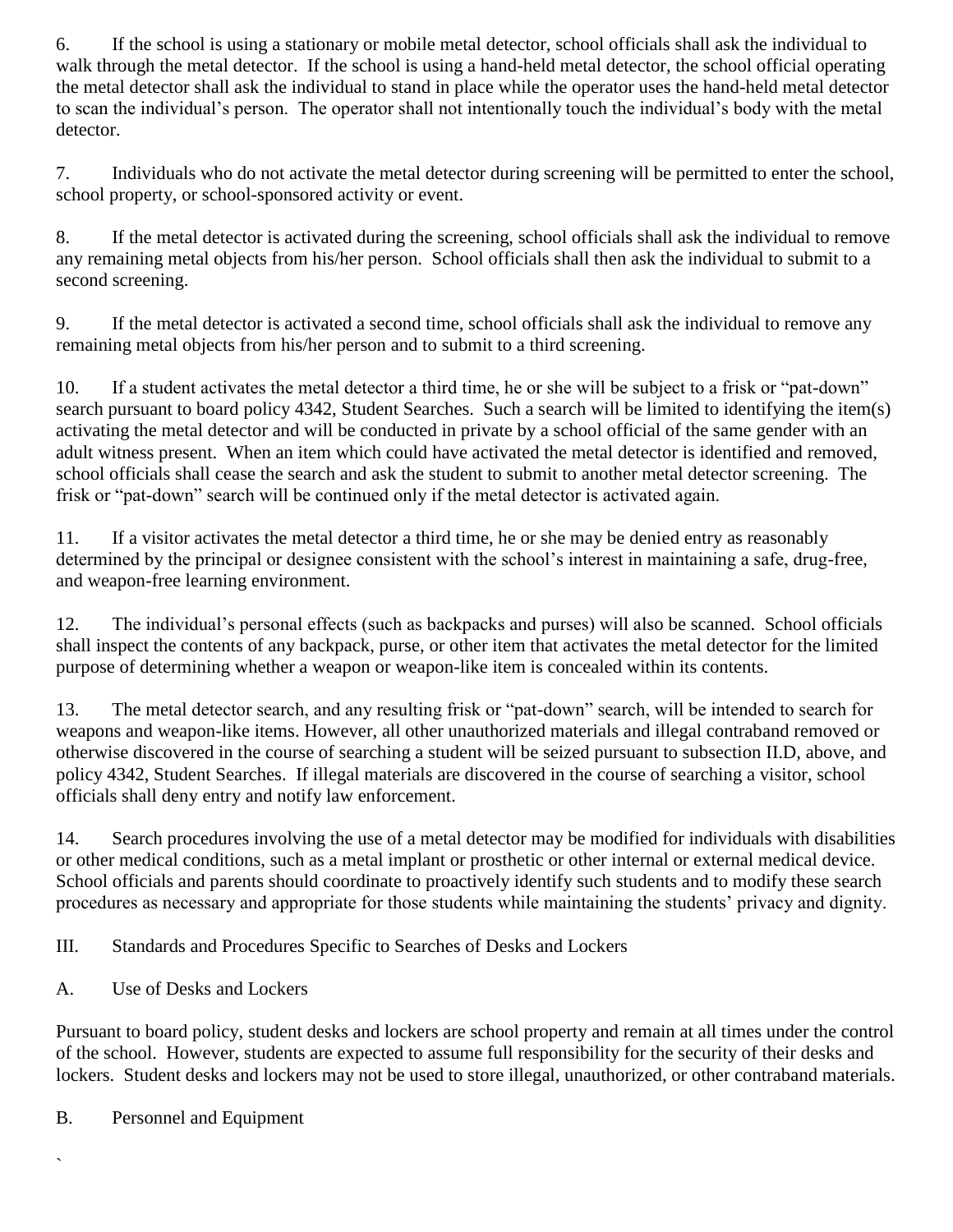1. School officials designated by the principal are authorized to conduct routine and/or random searches of the interiors of student desks and lockers.

2. Searches of desks and lockers under this regulation may be conducted with or without law enforcement officers present; however, at least two school officials should be present for all searches. The presence of two individuals is recommended to protect against unfounded accusations of wrongdoing following the search, such as a claim of missing money or property.

3. Any inspection of desks or lockers with the use of a trained dog must also follow the procedures required in Section V, below, as applicable.

## C. Search Procedures

1. In performing the search, the principal or designee may search (1) all student desks or lockers, (2) the desks or lockers of all students in one grade, or (3) desks or lockers which were randomly selected (such as the desks of a randomly selected classroom or the lockers of a randomly selected hallway). Searches of desks and lockers will be conducted when students are not present, such as searching a classroom of desks while students are at lunch or searching a hallway of lockers while students are in class.

2. The contents of a student's personal effect, such as a backpack, gym bag, purse, or other container, found within a desk or locker may be searched only based on individualized reasonable suspicion in accordance with policy 4342, Student Searches.

## D. Notice

`

The principal must provide notice of any school-specific procedures related to searches of desks and lockers but need not reveal the specific times when or places where such searches will be conducted. This notice must be provided as part of the notice required in subsection II.C, above.

IV. Standards and Procedures Specific to the Use of Trained Dogs

A. Personnel and Equipment

1. School officials designated by the principal, in conjunction with law enforcement, are authorized to use trained dogs on a routine or random basis to detect the presence of illegal, unauthorized, or other contraband materials.

2. All trained dogs must be accompanied by a certified and authorized trainer who is responsible for the dog's actions and who is able to verify the dog's reliability and accuracy in detecting illegal material.

B. Procedures for Use of Trained Dogs

1. Trained dogs may sniff only inanimate objects, such as desks, lockers, backpacks, and motor vehicles. Principals must ensure that dogs are never used to sniff students or other individuals.

2. Trained dogs will not be used to sniff objects when students are present. All students must be moved to an appropriate alternate location when a trained dog is working in a classroom or other area where students would otherwise be present.

3. The contents of a student's personal effect, such as a backpack, gym bag, purse, or other container, which trigger a response from a trained dog, may be searched based on individualized reasonable suspicion in accordance with policy 4342, Student Searches.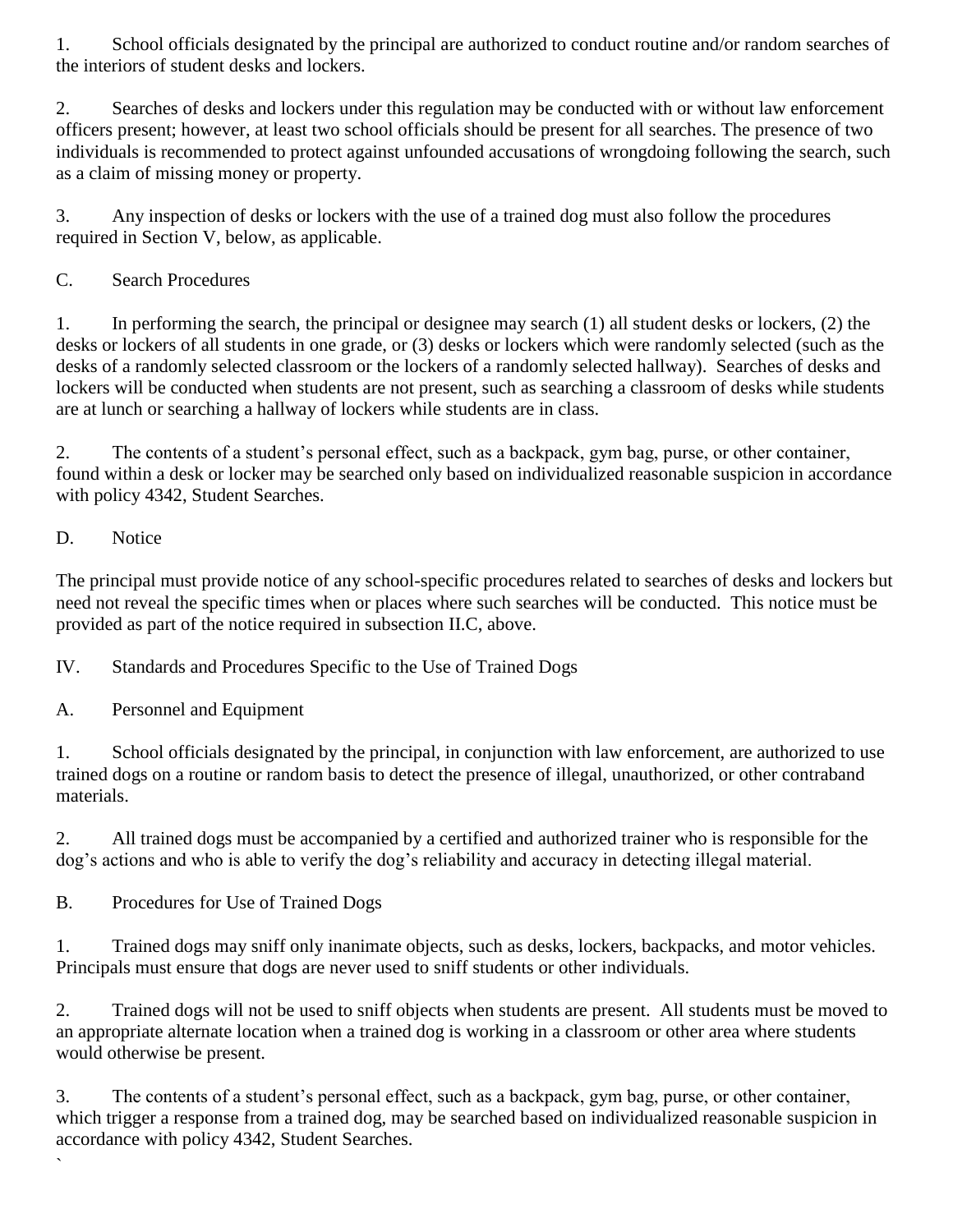#### C. Notice

The principal must provide notice of any school-specific procedures related to the use of trained dogs but need not reveal the specific times when or places where trained dogs will be used. This notice must be provided as part of the notice required in subsection II.C, above.

#### **Release of Directory Information**

- I. Directory Information
- A. Student Record Information Designated as Directory Information

Directory information is current information contained in a student's education record that would not generally be considered harmful or an invasion of privacy if disclosed. As provided in policy 4700, Student Records, the following information has been designated as directory information by the board:

- 1. Name;
- 2. Address;
- 3. Telephone listing;
- 4. Photograph (see Section IV, below);
- 5. Date and place of birth;
- 6. Participation in officially recognized activities and sports;
- 7. Weight and height of members of athletic teams;
- 8. Dates of attendance;
- 9. Diplomas (including endorsements earned), industry credentials/certifications, and awards received; and
- 10. Most recent previous school or education institution attended by the student.

 Any information not designated as directory information by the board will be considered an educational record under the Family Educational Rights and Privacy Act and will not be released without appropriate prior written consent.

#### **GRADES K-2**

Length of Grading Period: Nine weeks Grading Code: M (meeting standards), NM (not meeting standards), & NA (not assessed at this time). Effort/Social Skills/Work Habits Code:

S (satisfactory), N (needs improvement), & U (unsatisfactory)

Interim Reports – for students in danger of failing or showing a decline in performance (teacher judgment).

Report Card Subjects: Report grade is based on 67% tests and 33% casework and homework

- 1. Language Arts/Literacy
- 2. Mathematics
- 3. Social Studies
- 4. Science
- 5. Work Habits
- 6. Social Skills

#### **GRADES 3-8**

Length of Grading Period: Nine weeks

Progress Reports – Every 4.5 weeks

#### Grading Conventions

`

1. INC (incomplete) – Primary use will be with a transfer student for whom there is not enough data to provide a grade. The INC can be changed when enough data becomes available. An INC must be made up by the end of the year.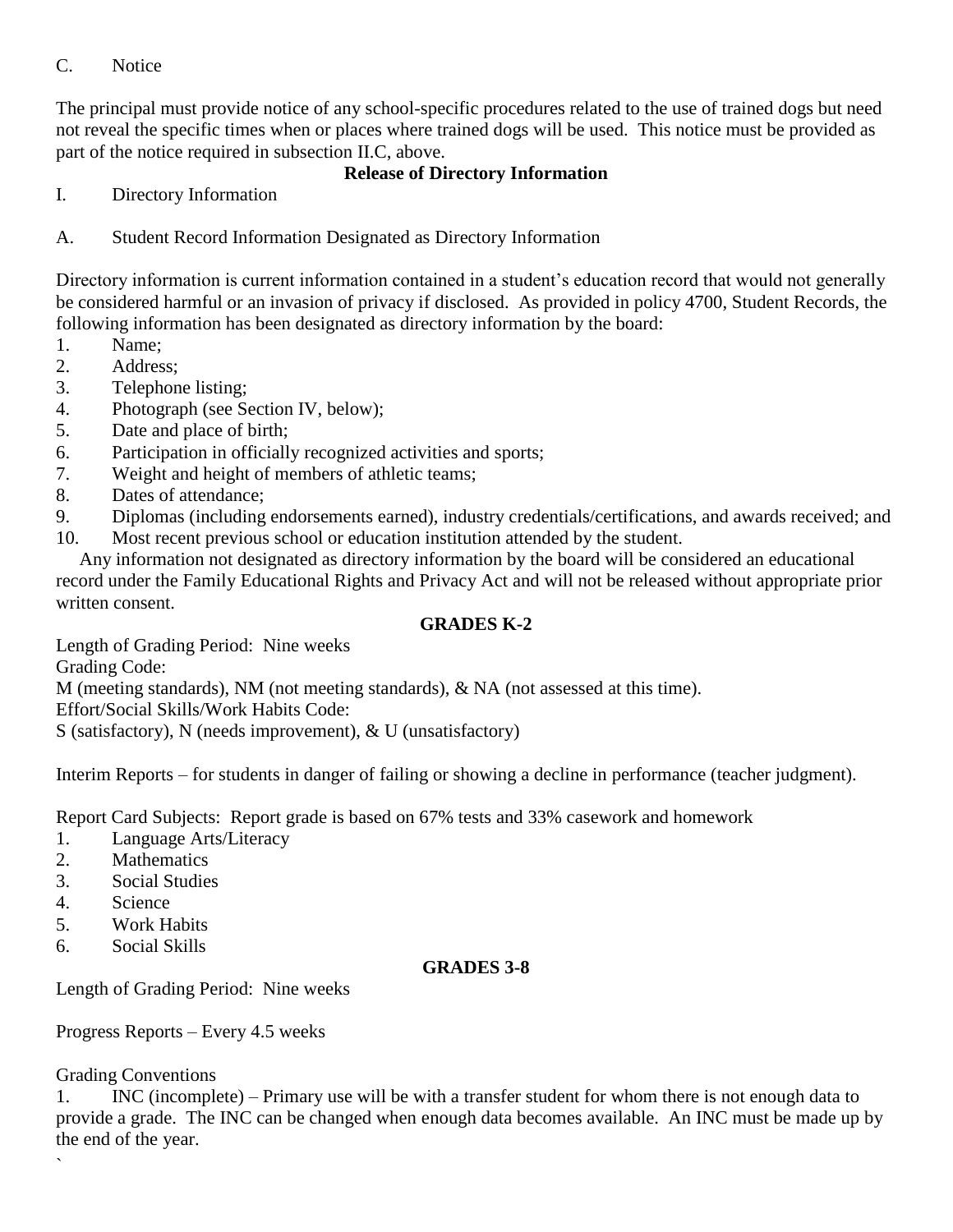- 2. Numerical Grades all subjects except as noted below
- a.  $A = 90-100$
- b.  $B = 80-89$
- c.  $C = 70-79$
- d.  $D = 60-69$
- e.  $E =$ Below 60
- $3.$  Conduct S, N, U
- Report Card Subjects, Grades 3-8
- 1. English Language Arts (English, spelling, writing-composition)
- 2. Reading
- 3. Mathematics
- 4. Science
- 5. Social Studies
- 6. Health/PE
- 7. Art/Music

`

Recording of Absences, Tardies and Early Dismissals These procedures are to be set by each school.

Release of Final Report Cards

Report cards will be released within six working days through parent pickup.

Graded Papers and Classwork/Parent Portal

All students will receive graded work weekly to share with parents/guardians. Please remember to ask your child for these papers daily if he/she forgets to share the papers with you. Weekly review of these papers will help you to understand the progress your child is making in school. Students are responsible for taking all graded papers home.

Parent Portal is available for parents to check student grades. You must have a code which can be obtained from the school.

## **EXCEPTIONAL CHILDREN, GRADES K-8**

1. The subjects listed on the IEP will be graded by the special education teacher; the special education teacher's grade shall be the only grade for that subject on the report card.

2. Where the special education teacher and regular classroom teacher both have instructional responsibilities for a subject listed on the IEP, the teachers shall agree on one grade. In case of a disagreement, the goals and objectives on the IEP shall govern.

## **Technology Responsible Use Regulations/Policies of Columbus County Schools Policy Code: 3225/4312/7320**

The board provides its students and staff access to a variety of technological resources. These resources provide opportunities to enhance learning and improve communication within the school community and with the larger global community. Through the school system's technological resources, users can observe events as they occur around the world, interact with others on a variety of subjects and acquire access to current and in-depth information.

The board intends that students and employees benefit from these resources while remaining within the bounds of safe, legal and responsible use. Accordingly, the board establishes this policy to govern student and employee use of school system technological resources. This policy applies regardless of whether such use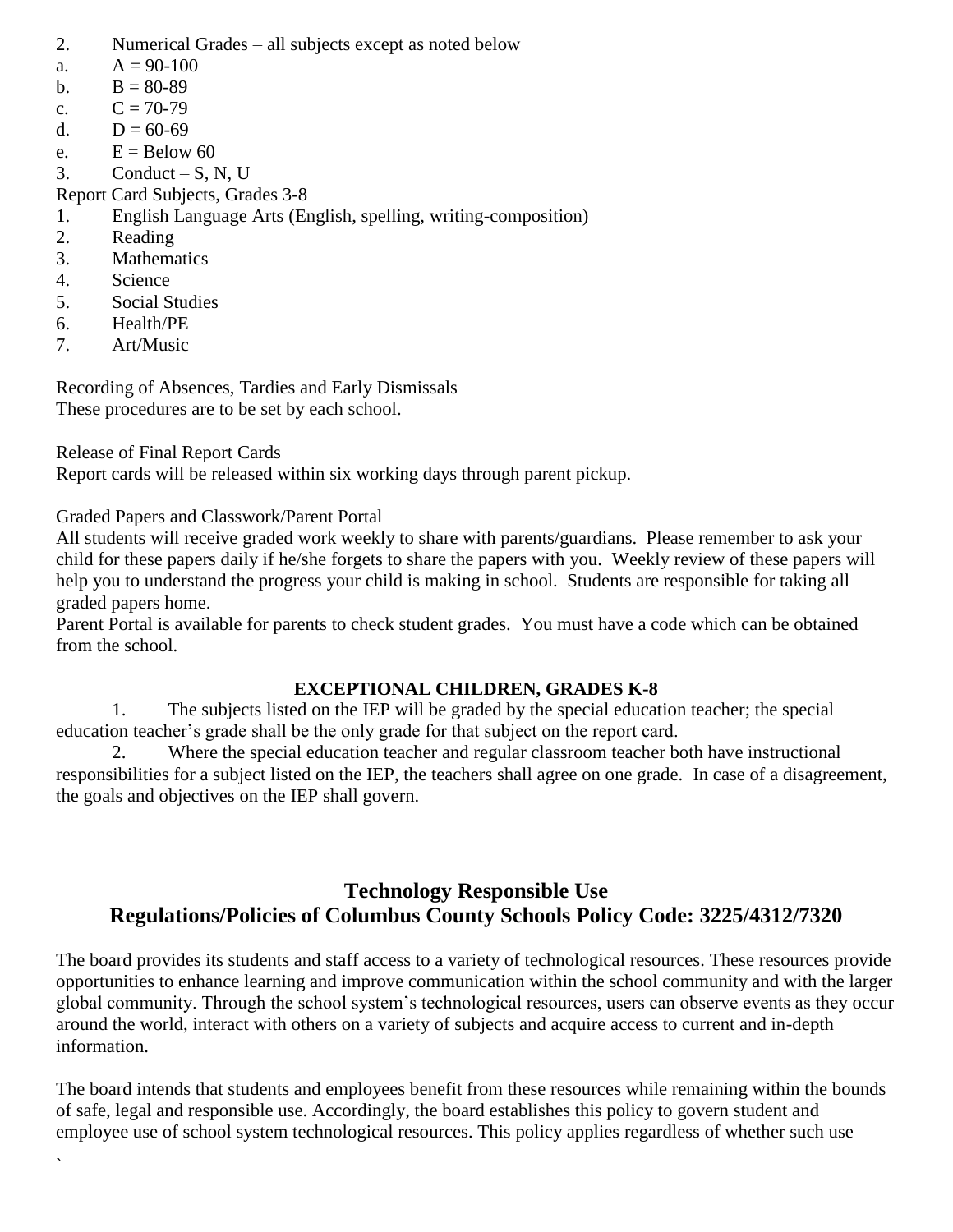occurs on or off school system property, and it applies to all school system technological resources, including but not limited to computer networks and connections, the resources, tools and learning environments made available by or on the networks, and all devices that connect to those networks.

## A. EXPECTATIONS FOR USE OF SCHOOL TECHNOLOGICAL RESOURCES

The use of school system technological resources, including access to the Internet, is a privilege, not a right. Individual users of the school system's technological resources are responsible for their behavior and communications when using those resources. Responsible use of school system technological resources is use that is ethical, respectful, academically honest and supportive of student learning. Each user has the responsibility to respect others in the school community and on the Internet. Users are expected to abide by the generally accepted rules of network etiquette. General student and employee behavior standards, including those prescribed in applicable board policies, the Code of Student Conduct and other regulations and school rules, apply to use of the Internet and other school technological resources.

In addition, anyone who uses school system computers or electronic devices or who accesses the school network or the Internet using school system resources must comply with the additional rules for responsible use listed in Section B, below. These rules are intended to clarify expectations for conduct but should not be construed as all-inclusive.

Before using the Internet, all students must be trained about appropriate online behavior as provided in policy 3226/4205, Internet Safety.

All students and employees must be informed annually of the requirements of this policy and the methods by which they may obtain a copy of this policy. Before using school system technological resources, students and employees must sign a statement indicating that they understand and will strictly comply with these requirements and acknowledging awareness that the school system uses monitoring systems to monitor and detect inappropriate use of technological resources. Failure to adhere to these requirements will result in disciplinary action, including revocation of user privileges. Willful misuses may result in disciplinary action and/or criminal prosecution under applicable state and federal law.

## B. RULES FOR USE OF SCHOOL TECHNOLOGICAL RESOURCES

`

1. School system technological resources are provided for school-related purposes only. Acceptable uses of such technological resources are limited to responsible, efficient and legal activities that support learning and teaching. Use of school system technological resources for commercial gain or profit is prohibited. Student personal use of school system technological resources for amusement or entertainment is also prohibited. Because some incidental and occasional personal use by employees is inevitable, the board permits infrequent and brief personal use by employees so long as it occurs on personal time, does not interfere with school system business and is not otherwise prohibited by board policy or procedure.

2. Under no circumstance may software purchased by the school system be copied for personal use.

 3. Students and employees must comply with all applicable laws, including those relating to copyrights and trademarks, confidential information, and public records. Any use that violates state or federal law is strictly prohibited. Plagiarism of Internet resources will be treated in the same manner as any other incidents of plagiarism, as stated in the Code of Student Conduct.

4. No user of technological resources, including a person sending or receiving electronic communications, may engage in creating, intentionally viewing, accessing, downloading, storing, printing or transmitting images, graphics (including still or moving pictures), sound files, text files, documents, messages or other material that is obscene, defamatory, pornographic, harassing, abusive or considered to be harmful to minors.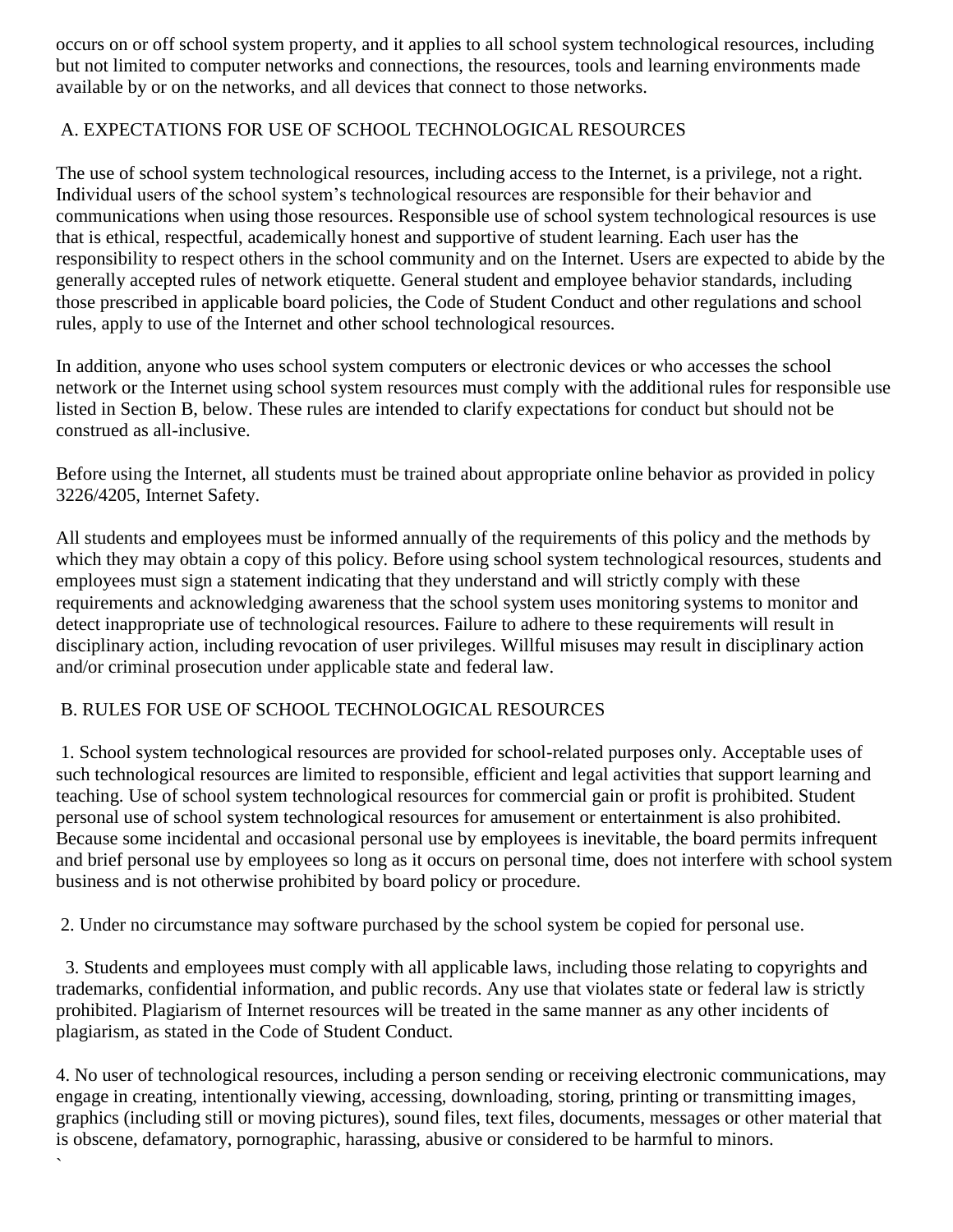5. The use of anonymous proxies to circumvent content filtering is prohibited.

6. Users may not install or use any Internet-based file sharing program designed to facilitate sharing of copyrighted material.

7. Users of technological resources may not send electronic communications fraudulently (i.e., by misrepresenting the identity of the sender).

8. Users must respect the privacy of others. When using e-mail, chat rooms, blogs or other forms of electronic communication, students must not reveal personal identifying information, or information that is private or confidential, such as the home address or telephone number, credit or checking account information or social security number of themselves or fellow students. For further information regarding what constitutes personal identifying information, see policy 4705/7825, Confidentiality of Personal Identifying Information. In addition, school personnel shall not disclose on school system websites or web pages or elsewhere on the Internet any personally identifiable, private or confidential information concerning students (including names, addresses or pictures) without the written permission of a parent or guardian or an eligible student, except as otherwise permitted by the Family Educational Rights and Privacy Act (FERPA) or policy 4700, Student Records. Users also may not forward or post personal communications without the author's prior consent.

9. Users may not intentionally or negligently damage computers, computer systems, electronic devices, software, computer networks or data of any user connected to school system technological resources. Users may not knowingly or negligently transmit computer viruses or self-replicating messages or deliberately try to degrade or disrupt system performance. Users must scan any downloaded files for viruses.

10. Users may not create or introduce games, network communications programs or any foreign program or software onto any school system computer, electronic device or network without the express permission of the technology director or designee.

11. Users are prohibited from engaging in unauthorized or unlawful activities, such as "hacking" or using the computer network to gain or attempt to gain unauthorized or unlawful access to other computers, computer systems or accounts.

12. Users are prohibited from using another individual's ID or password for any technological resource without permission from the individual. Students must also have permission from the teacher or other school official.

13. Users may not read, alter, change, block, execute or delete files or communications belonging to another user without the owner's express prior permission.

14. Employees shall not use passwords or user IDs for any data system (e.g., the state student information and instructional improvement system applications, time-keeping software, etc.) for an unauthorized or improper purpose.

15. If a user identifies a security problem on a technological resource, he or she must immediately notify a system administrator. Users must not demonstrate the problem to other users. Any user identified as a security risk shall be denied access.

16. Teachers shall make reasonable efforts to supervise students' use of the Internet during instructional time.

17. Views may be expressed on the Internet or other technological resources as representing the view of the school system or part of the school system only with prior approval by the superintendent or designee.

`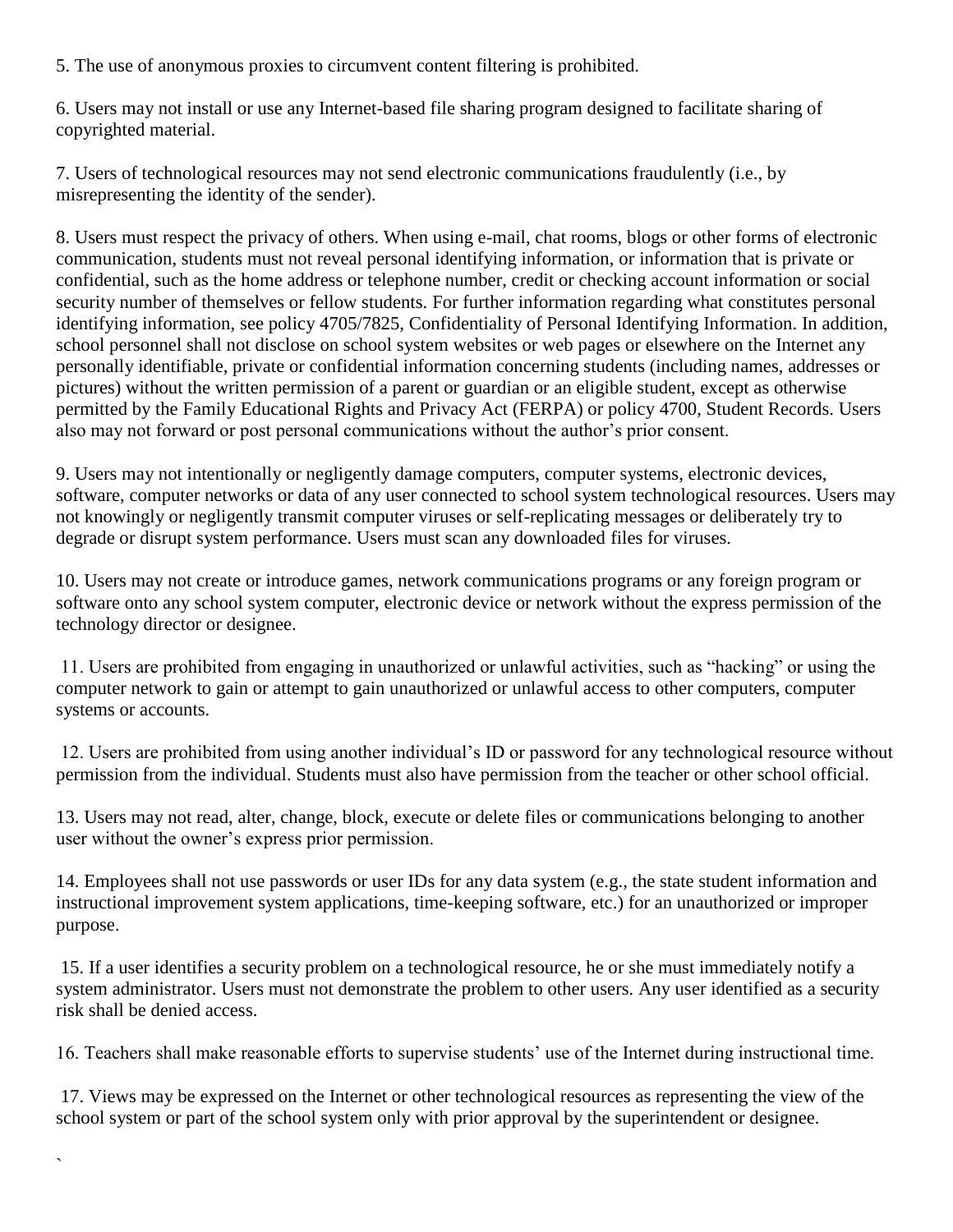#### C. RESTRICTED MATERIAL ON THE INTERNET

The Internet and electronic communications offer fluid environments in which students may access or be exposed to materials and information from diverse and rapidly changing sources, including some that may be harmful to students. The board recognizes that it is impossible to predict with certainty what information on the Internet students may access or obtain. Nevertheless, school system personnel shall take reasonable precautions to prevent students from accessing material and information that is obscene, pornographic or otherwise harmful to minors, including violence, nudity, or graphic language that does not serve a legitimate pedagogical purpose. The superintendent shall ensure that technology protection measures are used as provided in policy 3226/4205, Internet Safety, and are disabled or minimized only when permitted by law and board policy. The board is not responsible for the content accessed by users who connect to the Internet via their personal mobile telephone technology (e.g., 3G, 4G service).

### D. PARENTAL CONSENT

The board recognizes that parents of minors are responsible for setting and conveying the standards their children should follow when using media and information sources. Accordingly, before a student may independently access the Internet, the student's parent must be made aware of the possibility that the student could obtain access to inappropriate material while engaged in independent use of the Internet. The parent and student must consent to the student's independent access to the Internet and to monitoring of the student's Internet activity and e-mail communication by school personnel.

In addition, in accordance with the board's goals and visions for technology, students may require accounts in third party systems for school related projects designed to assist students in mastering effective and proper online communications or to meet other educational goals. Parental permission will be obtained when necessary to create and manage such third party accounts.

#### E. PRIVACY

Students, employees, visitors and other users have no expectation of privacy in anything they create, store, send, delete, receive or display when using the school system's network, devices, Internet access, email system or other technological resources owned or issued by the school system, whether the resources are used at school or elsewhere, and even if the use is for personal purposes. Users should not assume that files or communications created, transmitted or displayed using school system technological resources or stored on servers or on the storage mediums of individual devices will be private. The school system may, without notice, (1) monitor, track and/or log network access, communications and use; (2) monitor and allocate fileserver space; and (3) access, review, copy, store, delete or disclose the content of all user files, regardless of medium, the content of electronic mailboxes and system outputs, such as printouts, for any lawful purpose. Such purposes may include, but are not limited to, maintaining system integrity, security, or functionality, ensuring compliance with board policy and applicable laws and regulations, protecting the school system from liability and complying with public records requests. School system personnel shall monitor on-line activities of individuals who access the Internet via a school-owned device.

By using the school system's network, Internet access, email system, devices or other technological resources, individuals consent to have that use monitored by authorized school system personnel as described in this policy.

## F. USE OF PERSONAL TECHNOLOGY ON SCHOOL SYSTEM PROPERTY

Each principal may establish rules for his or her school site as to whether and how personal technology devices (including, but not limited to smart phones, tablets, laptops, etc.) may be used on campus. Students' devices are governed also by policy 4318, Use of Wireless Communication Devices. The school system assumes no responsibility for personal technology devices brought to school.

#### G. PERSONAL WEBSITES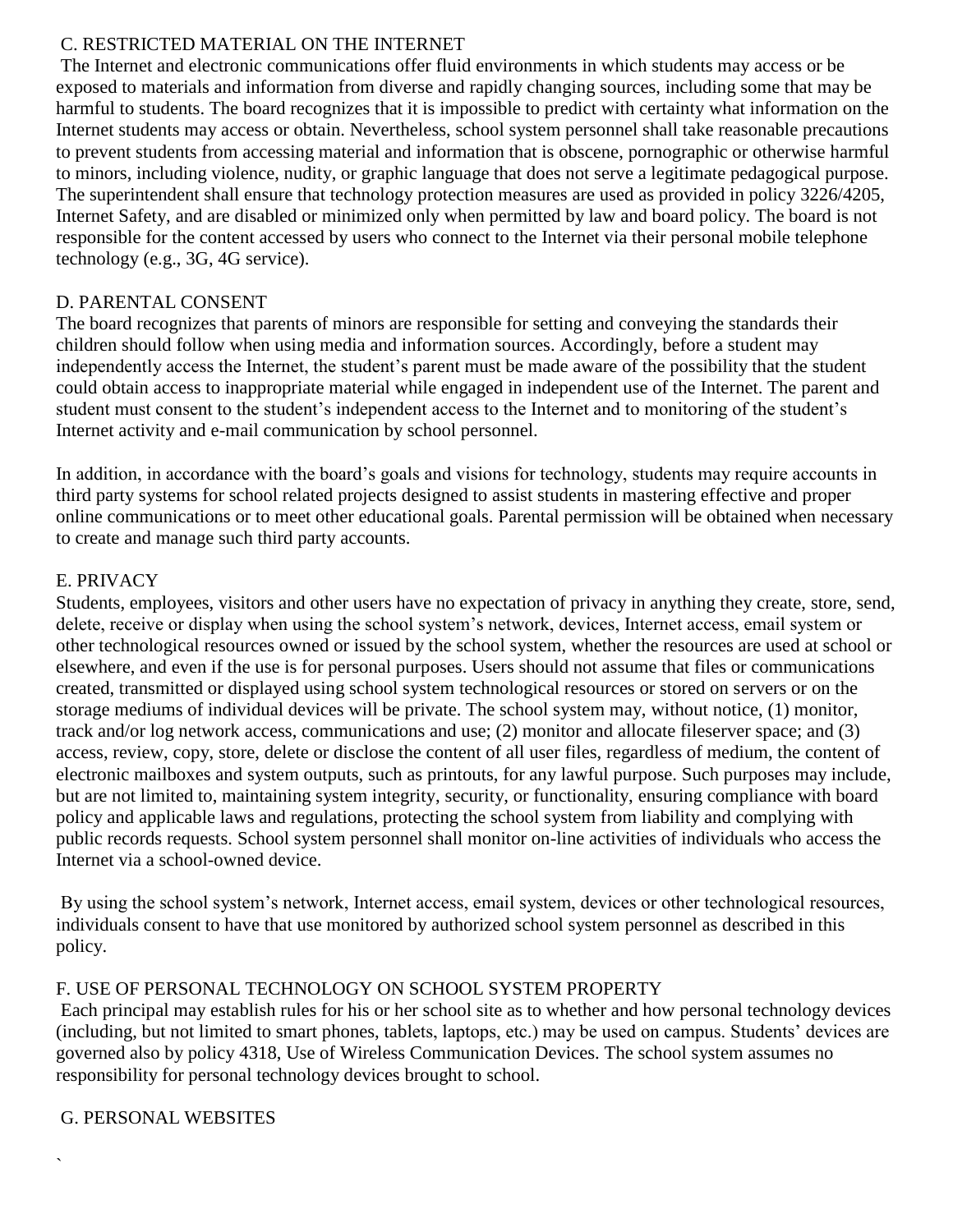The superintendent may use any means available to request the removal of personal websites that substantially disrupt the school environment or that utilize school system or individual school names, logos or trademarks without permission.

#### 1. Students

Though school personnel generally do not monitor students' Internet activity conducted on non-school system devices during non-school hours, when the student's on-line behavior has a direct and immediate effect on school safety or maintaining order and discipline in the schools, the student may be disciplined in accordance with board policy (see the student behavior policies in the 4300 series).

#### 2. Employees

Employees' personal websites are subject to policy 7335, Employee Use of Social Media.

#### 3. Volunteers

Volunteers are to maintain an appropriate relationship with students at all times. Volunteers are encouraged to block students from viewing personal information on volunteer personal websites or on-line networking profiles in order to prevent the possibility that students could view materials that are not age-appropriate. An individual volunteer's relationship with the school system may be terminated if the volunteer engages in inappropriate online interaction with students.

Adopted: February 22, 2010 Revised: November 5, 2012; May 5, 2014; November 10, 2014

## **Technology Use Student Agreement**

I have read policy 3225/4312/7320 Technology Responsible Use. I understand that the policy governs the use of all school system technological resources both on and off school property. By signing below, I agree to strictly comply with that policy, including the provisions of the policy summarized below:

| Student<br>•мание. |  |  |
|--------------------|--|--|
|                    |  |  |

Student Signature\_\_\_\_\_\_\_\_\_\_\_\_\_\_\_\_\_\_\_\_\_\_\_\_\_\_\_\_\_\_\_\_ Date\_\_\_\_\_\_\_\_\_\_\_\_\_\_\_\_\_

Summarized as follows for student use:

I agree to respect others in the school community and on the Internet by following the generally accepted rules of network etiquette.

• I agree to follow the rules set by my principal regarding whether and how personal technology devices (including, but not limited to smart phones, tablets, laptops, etc.) may be used on campus.

• If I notice a security problem on a school technological resource, I will immediately notify my teacher, a principal, or other school administrator, and I will not show this problem to other students.

• I will not:

o Use school system technological resources to make money, to play games that are not school-related, or for other entertainment purposes that are not school-related.

o Copy, for personal use, software purchased by the school system.

o Use school technological resources to plagiarize another's work or otherwise violate state or federal law.

o Create, transmit, or intentionally view or access material that is obscene, defamatory, profane, pornographic, harassing, or abusive.

o Attempt to bypass the school system's content filtering.

 $\overline{\phantom{a}}$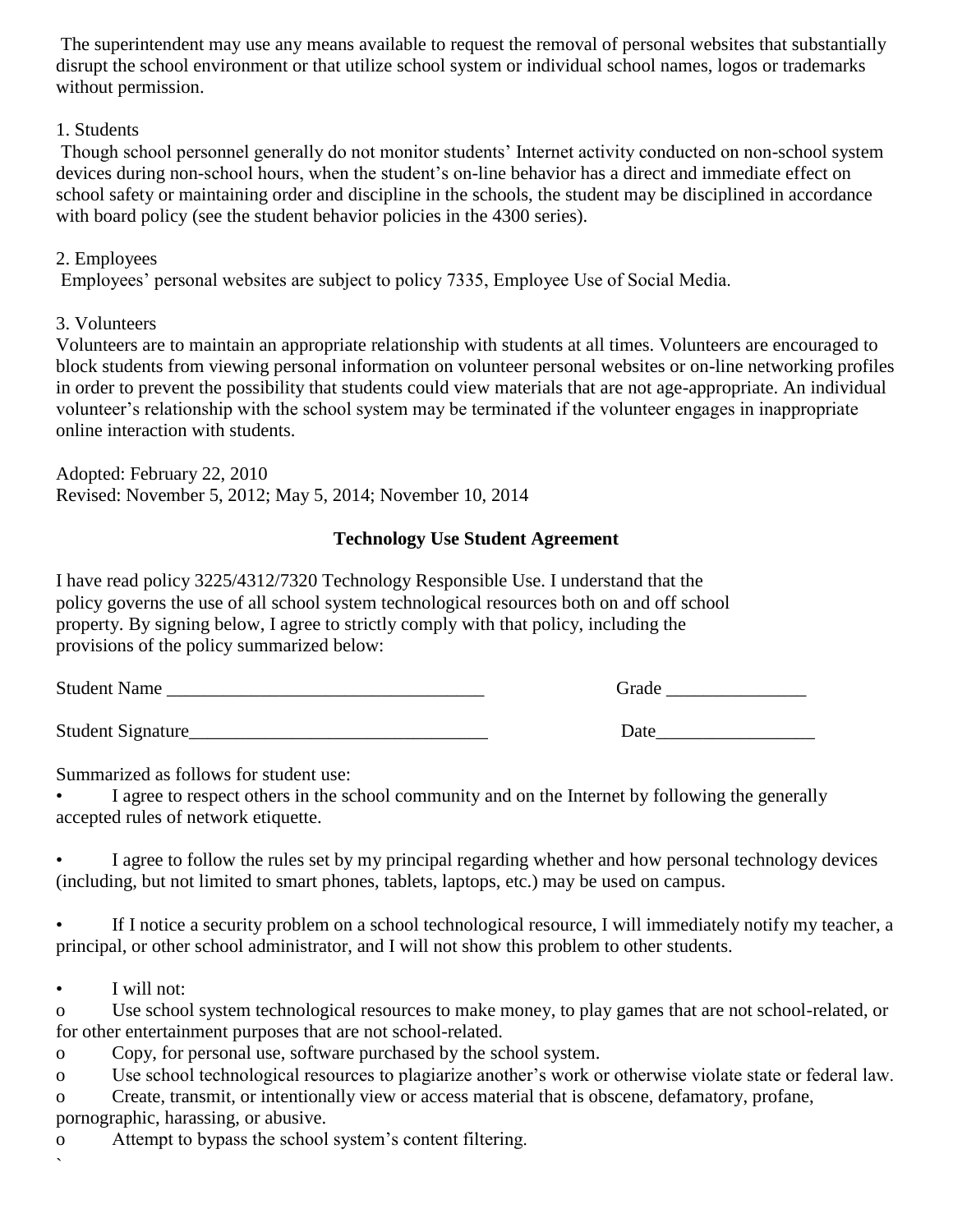o Install or use any Internet-based file sharing program designed to allow sharing of copyrighted material.

o Send email or other electronic communications fraudulently, such as by misrepresenting the identity of the sender.

o Reveal personally identifying information or information that is private or confidential when using email, chat rooms, blogs, or other forms of electronic communication.

o Forward or post personal communications without the consent of the person who wrote it.

o Deliberately damage school system computers or other technological resources, transmit computer viruses or self-replicating messages, or deliberately try to degrade or disrupt performance of the school system network. Create or load any games or software onto any school system computer, electronic device, or network without permission.

o Use the computer network to try to gain unauthorized access to other computers, computer systems, or accounts.

o Use someone else's ID or password without permission from that person and a teacher or school official.

o Read, change, block, execute, or delete files or communications belonging to another user without the owner's express prior permission.

• I understand that nothing I create, store, send, delete, receive, or display when using the school system's network, devices, Internet access, email system, or other technological resources owned or issued by the school system is private. I understand that this applies whether the resources are used at school or elsewhere and even if the use is for personal purposes.

• I understand that the school system reserves the right to monitor, track, and log for any lawful purpose (1) my network access, communications, and use; (2) the content of my user files, electronic mailboxes, and systems outputs (such as printouts); and (3) my online activities when accessing the Internet with a schoolowned device.

 I understand that failure to follow these requirements will result in disciplinary action, including revocation of user privileges and, in the event of willful misuse, possible criminal prosecution. I also understand that while school personnel generally do not monitor my Internet activity on a personal device during non-school hours, I may be disciplined when my online behavior has a direct and immediate effect on school safety or maintaining order and discipline in the schools, even if no school system technological resources are used.

`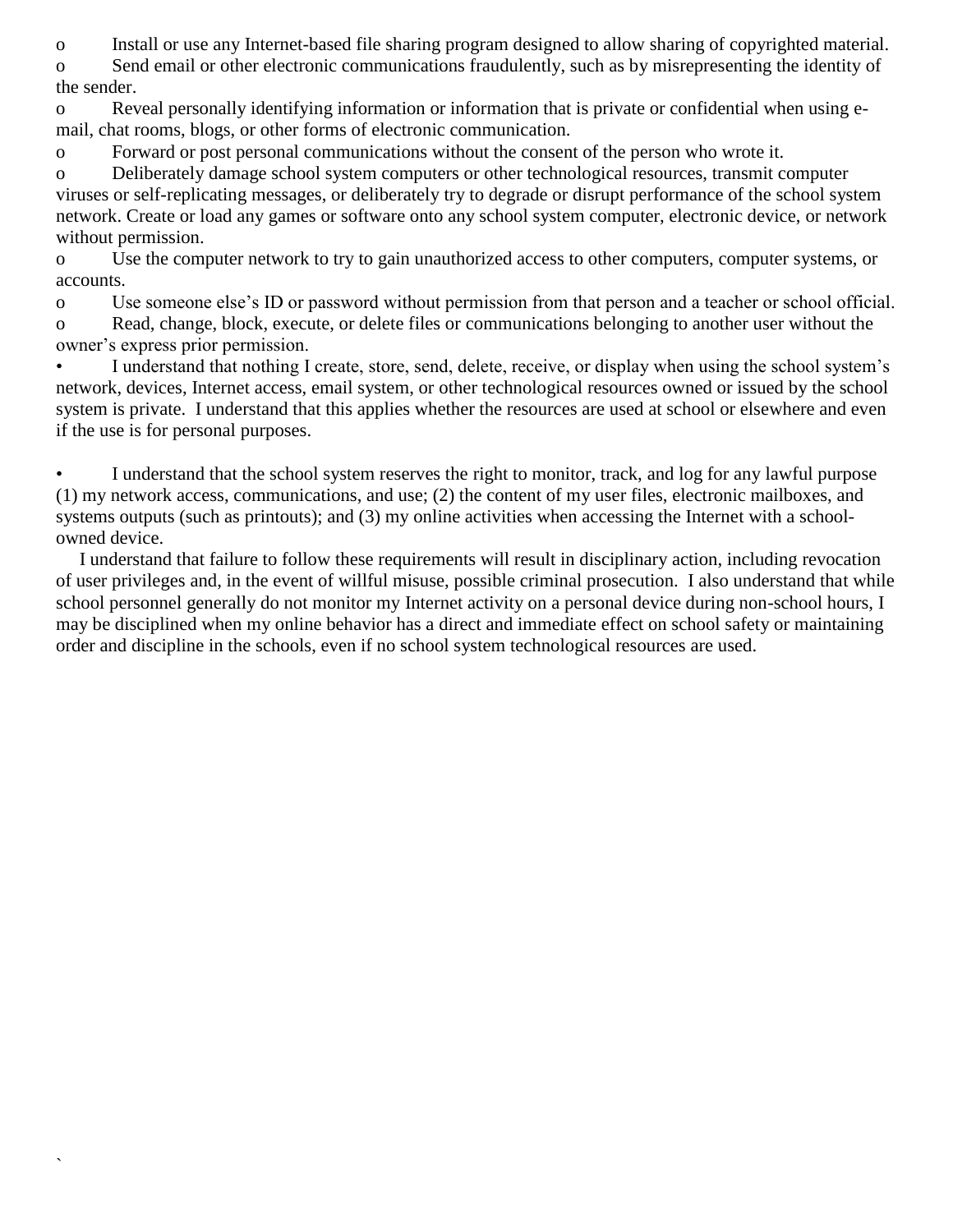#### **PARENT AGREEMENT**

As the parent/guardian of this student, I have read policy 3225/4312/7320, Technology Responsible Use. By signing below, I affirm that I understand that this policy governs my child's use of all school system technological resources both on and off school property, and I accept full responsibility for my child's compliance with this policy. I also consent to school personnel monitoring my child's Internet activity, email communication, and any other use of school system technological resources. I understand that the school system takes reasonable efforts to filter inappropriate content on the Internet accessible through school system devices but that the school system is not responsible for Internet content accessed by my child via his/her personal mobile technology (e.g. 3G, 4G service).

 $\Box$  By checking this box, I DENY permission for my student to independently access the Internet. I understand that while my child will not be able to use the Internet independently, he/she will be granted supervised access to the Internet, third party systems used for school-related projects designed to meet certain educational goals, and other school system technological resources.

Note: If the above box is not checked, your child WILL be granted independent access to the Internet. While school system personnel will take reasonable precautions to prevent your child from accessing inappropriate material, it is possible that your child will access inappropriate material while engaged in independent use of the Internet.

| Parent Name (please print): |       |
|-----------------------------|-------|
| Parent Signature:           | Date: |

#### **Image Use**

`

Our students' pictures are placed on our school website, on our school facebook page, in local newspapers, etc. to promote the good things your children are doing at school. If you do not want your child's picture to be used, please write a statement of refusal and submit to your child's teacher.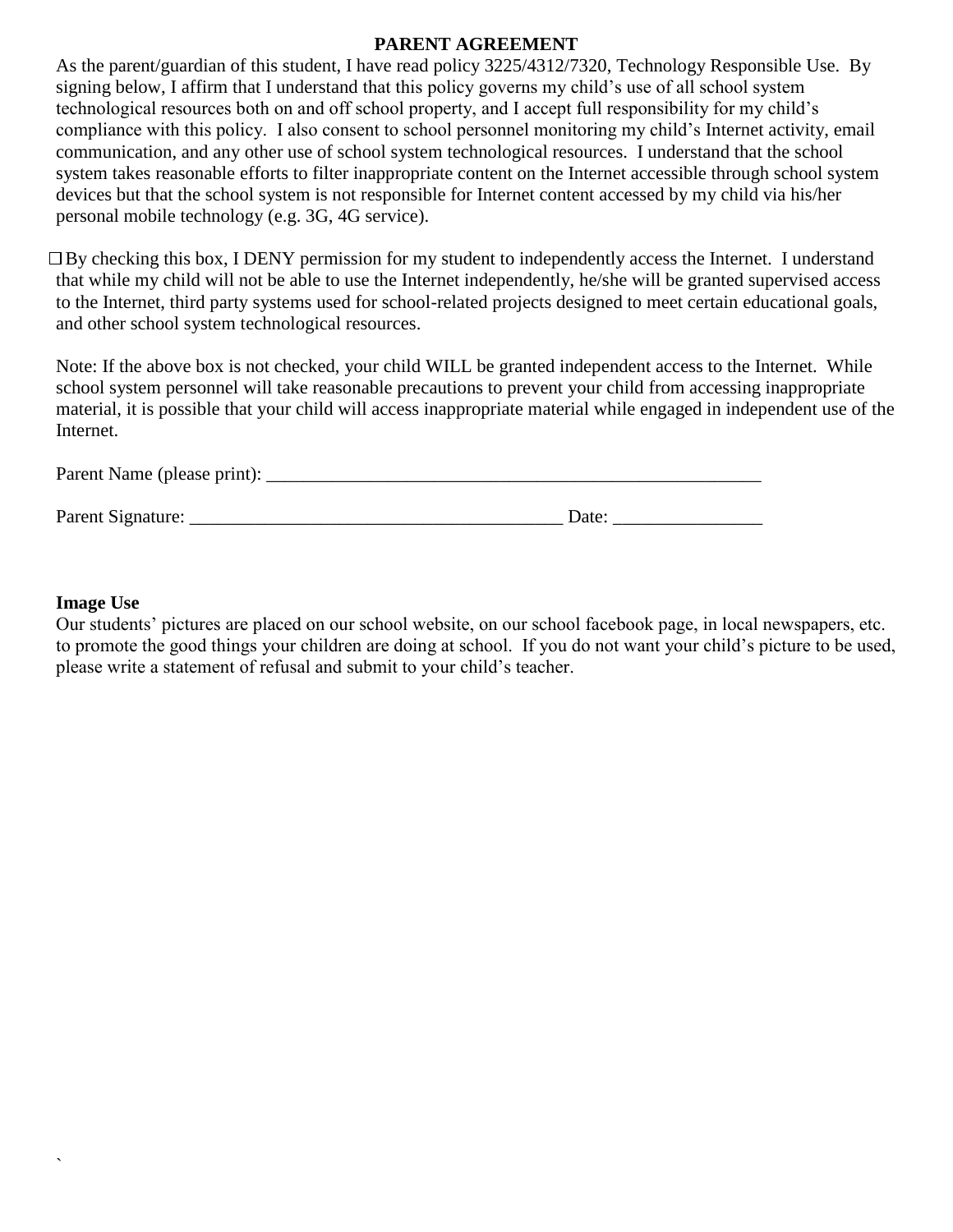## Acme Delco Elementary

## **Bobcats**

# Student Handbook



## 2017 - 2018 "Nurturing Inquisitive Minds"

Principal: Janet M. Hedrick

`